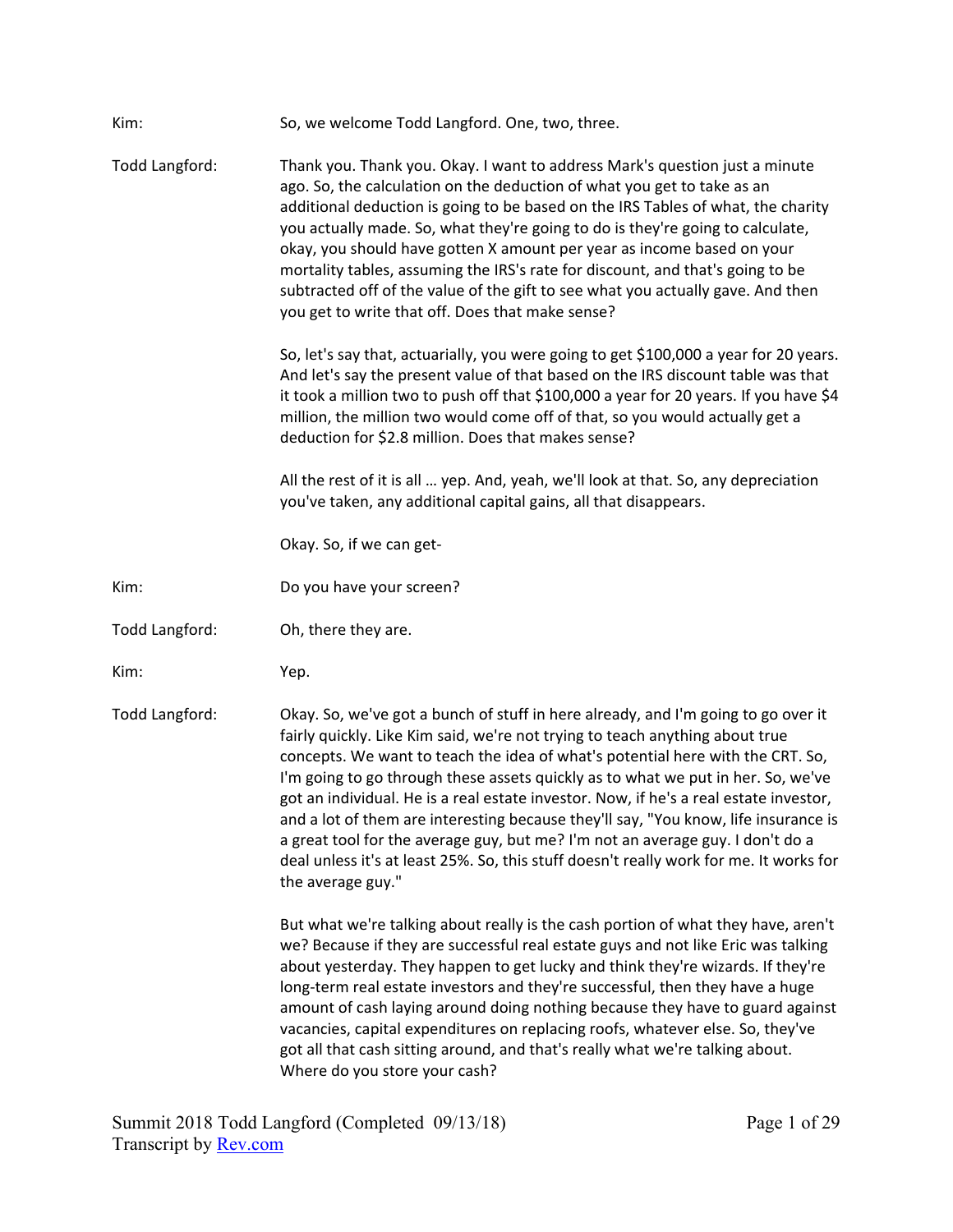In this example, he's got \$250,000 sitting in cash and he's adding \$60,000 a year, which is part of the income coming off his real estate. If we look at the real estate, number one there, then what we're seeing here is, he's got a \$4.5 million building currently. He's had it for nine year. It grew by about a million dollars, which is a 3% growth over this timeframe. He's got \$9,000 in property taxes annually, \$1,250 in property insurance, and he's got maintenance of \$25,000. Now, out of that \$25,000, part of that is a \$100,000 salary that they're paying him. So, he's taking a salary, as well as the additional income off the property. So, he's taking a salary of \$100,000 which we'll look at in just a minute. And his gross income is \$90,000. He's got a business office. He's renting out office space.

 If we go to … Let's go to his income. So, his earned income. He's making \$100,000. Again, that was his salary from the real estate. We have it inflated, taxed, and FICA and Medicare on it. His wife is a teacher, making \$63,000 a year and actually, that's also increasing with time. We've got him self-employed you can see, so again, he's going to pay both ends of the FICA. Now, let me ask you something just real quick while we're on that. How much FICA does a W‐2 employee pay? 15%, right? I mean, technically, it's 6.4 or whatever that differential is. But whenever anybody hires anybody, they hire them knowing that they're going to have an expenditure of whatever that FICA is, correct? So, really, it's money that didn't go to the employee because the employer paid it, but … Right? Okay. So, they just collected it for the IRS really.

 All right. We see that their current benefit at normal retirement age, which it calculates at 67, so they would have \$30,552 on him. \$22,268, they're going to defer that, take 70, and the calculator then will calculate what they actually take. So it'll calculate that increase or decrease depending on what that timeframe is.

 All right. Let's go to the tax advantage account. Put money in qualified plans. \$54,000 a year. Maxing out what he can put in. Assuming a growth in this case of 4% a year.

Kim: Growth at six?

Todd Langford: Sorry. Well, the growth on the account at 6% a year, but his increase, sorry, at 3% a year. So, he's probably not increasing that growth, assuming, again, that the IRS limits moved that rate as well. And so, we can see the growth there in his qualified money.

> And then let's look at the expenses. So, on the expenses, we can fill this out completely or just, if they have an idea, put in a single number under the miscellaneous. We've got this filled out. So, he's got \$189,890 a year currently in expenses, and that's going to grow based on 3% inflation to this, out into the future. Actually, we are only going to run this out to age 69 first. And when we do that, it's \$332,973 with no increase in what those other expenses are. So, in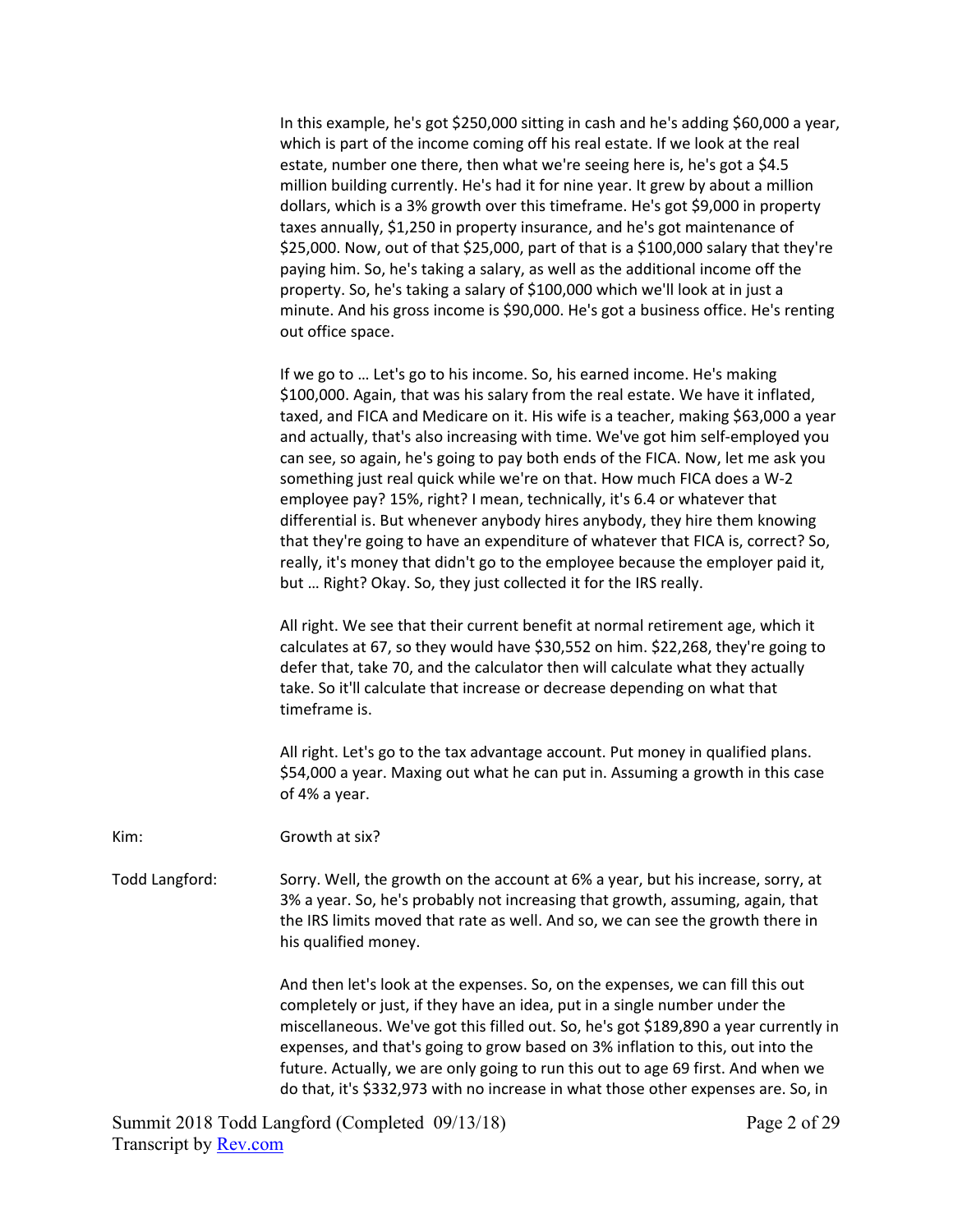other words, no additional expenses. Just the inflation increase on his current ones.

 If we go to number two on the expenses, and it's just a place. I need to add an education piece in here, but this was a way that I could just put education. Two kids, four years, \$40,000 a year over the next eight years. So, we've got that in the timeframe from 50 to 57. And then, after age 69, if we look at a third one. So, I went ahead and pushed that forward. This one's going to start at \$342,000. Again, that's the same as the \$240,000 is today. And it's going to grow out to the end of our timeframe to have an end total of \$965,000.

 Now this is interesting to me because most people have no idea why they run out of money during the retirement phase. This is going to go … So, this is a timeframe from now 'til age 105. The expenses are going to go from \$240,000 to \$965,000 if we can keep inflation at 3%. That is not additionals because of the fact that now we've potentially got more health costs or anything else. So, that's not even added into this. This is just his current expenses, increased by 3% over this timeframe. It's a huge nut to overcome. So, when people say, "Hey, my parents were really dumb. They worked all the way 'til they were 65. There's no way I'm working that long." Tell me how that's going to work out?

What's that? Yeah, we've got some graph stuff, but we'll leave it alone.

 All right. So, you see the overall picture. And so, when we carry this out … And what I'm going to do is, I'm going to go into the summary because what we did was, we sold … Actually, before you do, Kim, sorry. What we did was, we sold his real estate at age 70 under the traditional fashion. So, this basically is his plan. You know, Kim doesn't like the word plan but this is his plan and we're going to look at our strategy in a minute.

 All right. So, under his plan, if we look at the stocks and mutual funds. We sold the real estate. We had to pay taxes on … And actually, in the real estate we had deferred depreciation, depreciation he's already taken, plus the million dollars of gain he's already taken. So, all that's embedded in here. When he sells it, he gets \$6 million moved over to his mutual funds. Go back to the real estate for just a minute. And what we see is, if you scroll down, he sold an \$8 million dollar piece of real estate so that he can use \$6 million, 'cause there's \$2 million worth of taxes and deferred depreciation, capital gains there. Makes sense?

 Okay. So, now let's go to the summary. So, what we see in the summary, pulling income off the different assets, we have … Over here on the far right, we have total net cash flow, annual living expenses, and we have, any extra gets flowed over into a prosperity flow through account. So, just to keep you from having to hit the numbers exactly every year, it takes any differences and just pushes them over into another account so that it can pull them off again in low years, so we can keep all that the same all the way down.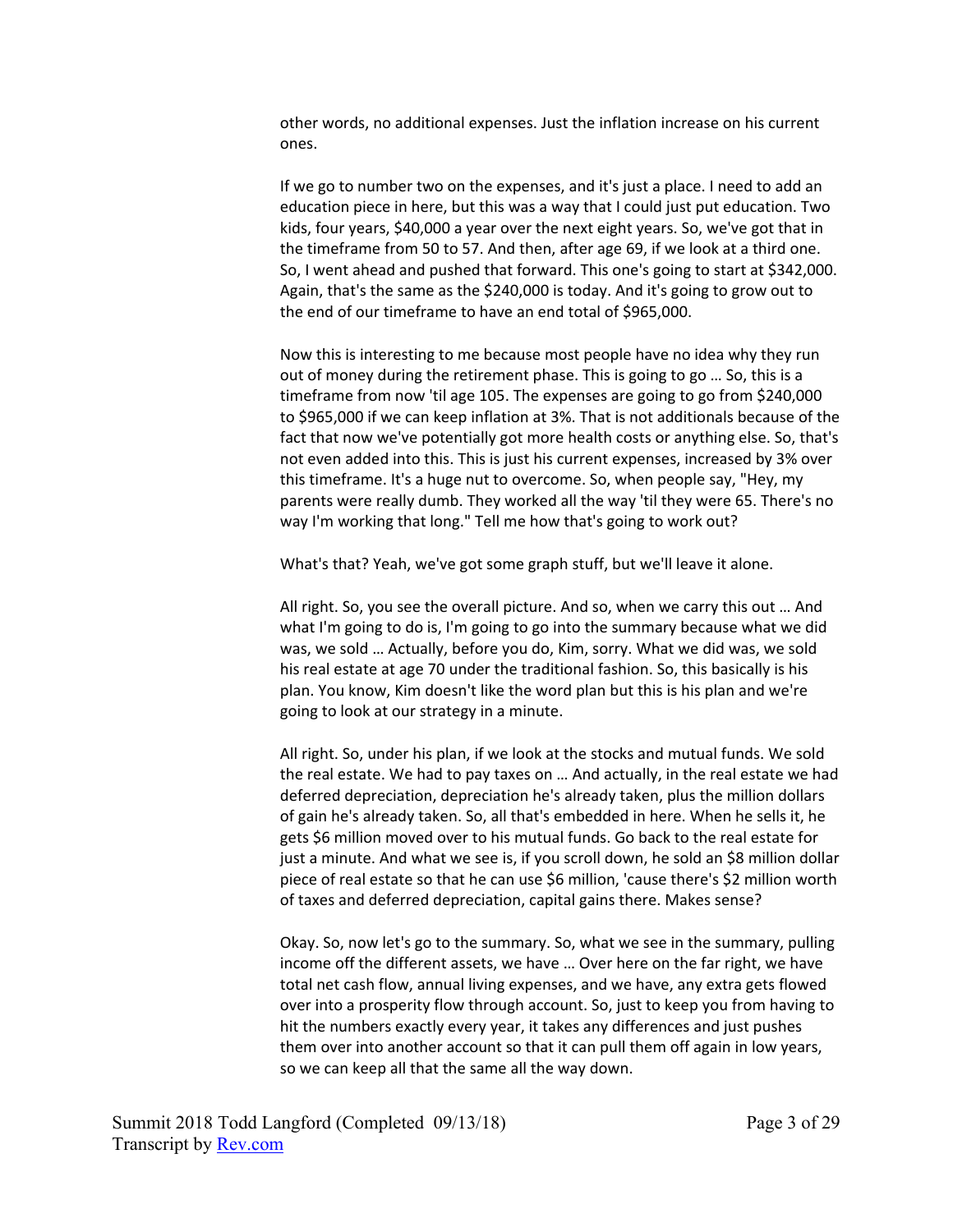|                | When we scroll down, what we see is at age 101  Actually, at age 100, he's<br>effectively out of money. The only thing he has left at that point is his personal<br>residence, which was put in as real estate too. So they could pass the residence<br>at that point in time, but they have no more income. And you can see, look<br>what it takes in income in those last years. We're up to, obviously, since had<br>\$989,000 worth of expenses, that's the nut we have to cover.                                                                                      |
|----------------|----------------------------------------------------------------------------------------------------------------------------------------------------------------------------------------------------------------------------------------------------------------------------------------------------------------------------------------------------------------------------------------------------------------------------------------------------------------------------------------------------------------------------------------------------------------------------|
|                | But when we look at this all the way out, that real estate deal, because of the<br>way he had to sell it, ended up with just supplying roughing 30 years of income<br>and then they could pass the house. But I don't know what they're going to do<br>for income at that time, outside of what they have in Social Security.                                                                                                                                                                                                                                              |
|                | Click on the cash flows, Kim, there in the middle.                                                                                                                                                                                                                                                                                                                                                                                                                                                                                                                         |
|                | So, we can see here where the money is flowing from each of the other assets,<br>so it gives us a table so we can see. We still do have our earned income and<br>Social Security column going, but \$118,000 isn't doing much to an \$832,000<br>expense. Make sense? Everybody good? Got it now? Okay.                                                                                                                                                                                                                                                                    |
|                | So, let's look at the alternative. What if we were able to do a charitable<br>remainder trust with the real estate instead? Now, one of the things that Rick<br>said that I think is really critical and that is, you also want somebody  it's not<br>just for the tax advantage. I mean, that can be a huge benefit, we'll see. But the<br>reality is, we want somebody that's charitable, right? They get to now make a<br>charitable gift. This should be a positive thing for the fact that they're able to<br>make the charity, which is what they want to do anyway. |
|                | Obviously, the issue, like he said was, the problem of the wealth replacement<br>trust for the heirs, right? We have disinherited the family unless we have that<br>wealth replacement trust available when this goes away to send to the heirs.                                                                                                                                                                                                                                                                                                                           |
|                | So, let's look at what we did. So, if you go down [inaudible 00:12:02] two, on the<br>ordinary taxable. Where before he was flowing \$60,000 in  just click on<br>ordinary tax- Oh, you're there.                                                                                                                                                                                                                                                                                                                                                                          |
| Kim:           | [inaudible 00:12:10] just a little bit. Okay, where am I going?                                                                                                                                                                                                                                                                                                                                                                                                                                                                                                            |
| Todd Langford: | Ordinary taxable.                                                                                                                                                                                                                                                                                                                                                                                                                                                                                                                                                          |
| Kim:           | Thanks.                                                                                                                                                                                                                                                                                                                                                                                                                                                                                                                                                                    |
| Todd Langford: | All right. So instead of putting \$60,000 a year in there, we're pulling \$13,000 a<br>year out. What that does is, if we look at life insurance, number one, it allows us<br>\$43,717 premium for him and life insurance two, a \$30,000 premium for her. So<br>we do a pay down on the \$250,000 that was sitting in cash. Does he still now<br>have access to that cash and those things he was concerned about? Vacancies,<br>capital expenses, those kind of things? Yeah. 'Cause we've got money we can                                                              |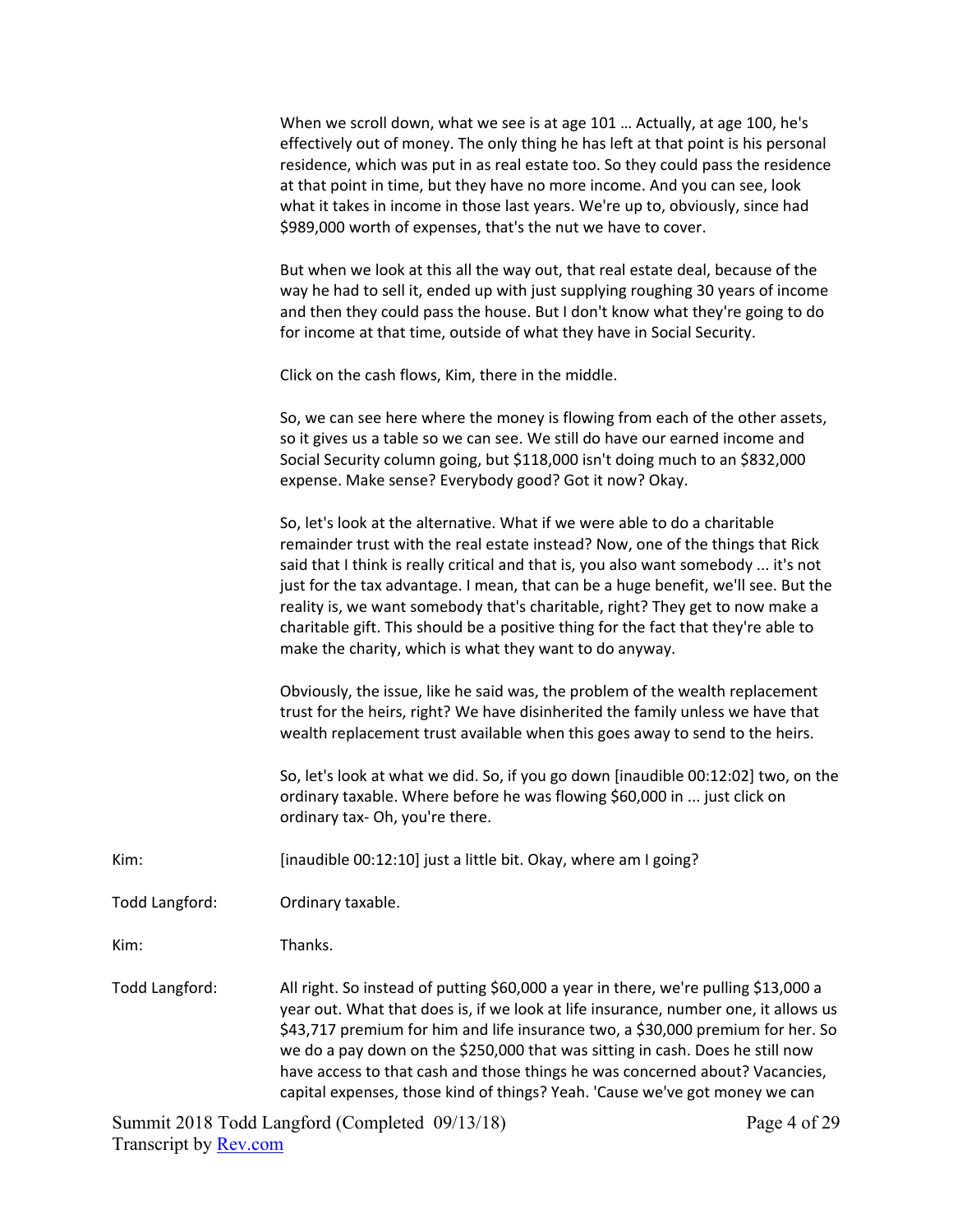|                | access, but now we're earning more than 1%, if we find a place we could get 1%<br>on liquid dollars, right?                                                                                                                                                                                                                                                                                                                                                                                                                          |
|----------------|--------------------------------------------------------------------------------------------------------------------------------------------------------------------------------------------------------------------------------------------------------------------------------------------------------------------------------------------------------------------------------------------------------------------------------------------------------------------------------------------------------------------------------------|
|                | All right. So, we've got a death benefit that's growing. We've got cash that's<br>growing at a better rate. Now, let's look at what our options are on the real<br>estate. So, if you go to the real estate. And we have the same money and tax<br>advantage. So, he's still putting his \$54,000 a year into his qualified money. But<br>here on the real estate, when we scroll down, because we selected a charitable<br>remainder trust  And what I did with this one was the CRUT. So, I did it with, I<br>think, with a value. |
|                | So, click on the charitable remainder trust, Kim. Click on it again. All right, so in<br>here, we started it at 70. We started our income at 70, which we could defer or<br>not. So we have the ability to do that. We did an income as a percentage of the<br>assets, so in other words a CRUT. And the years for the income, we did 51 years.<br>And then we can do the calculations on the IRS discount rate and the mortality<br>age so that it would figure out what our current deduction is.                                  |
| Kim:           | Make that box big for a minute or no?                                                                                                                                                                                                                                                                                                                                                                                                                                                                                                |
| Todd Langford: | No, I wouldn't do that.                                                                                                                                                                                                                                                                                                                                                                                                                                                                                                              |
| Kim:           | Okay.                                                                                                                                                                                                                                                                                                                                                                                                                                                                                                                                |
| Todd Langford: | Okay. And then, how long we want to spread that deduction. And I chose four<br>years. You can spread the deduction currently six years, right Rick? Isn't that<br>right? Yeah, current plus five. So, right now, you can take the deduction you get<br>for being charitable, but you can spread it over up to six years.                                                                                                                                                                                                             |
|                | All right. Why did we do four years? Well, we'll look at that in just a minute. So,<br>go ahead and just hit save. Not that. Go back.                                                                                                                                                                                                                                                                                                                                                                                                |
| Kim:           | Sorry. Get it back?                                                                                                                                                                                                                                                                                                                                                                                                                                                                                                                  |
| Todd Langford: | Yeah. There you go. Okay. All right. So, now what happens is, when we sell the<br>real estate, \$8 million goes to the investment, rather than before we had \$6<br>million. Why? Because we got rid of \$2 million of tax in the form of deferred<br>depreciation and capital gains. Make sense so far? Okay.                                                                                                                                                                                                                       |
|                | Now, if we look at our mutual funds, you'll notice we don't have anything in<br>there until later, which was just some excess money that we were pulling off.<br>So, where did this 600 come from? Go up to the tax advantaged.                                                                                                                                                                                                                                                                                                      |
|                | So, this is what I chose to do. And that was, since we took that charitable<br>deduction, I accelerated the distribution of the qualified money over a four-year<br>timeframe and used the charitable deduction to offset that. So, now we have<br>actually empowered, we've taken a hugely taxable asset. So, the charity has                                                                                                                                                                                                       |
|                |                                                                                                                                                                                                                                                                                                                                                                                                                                                                                                                                      |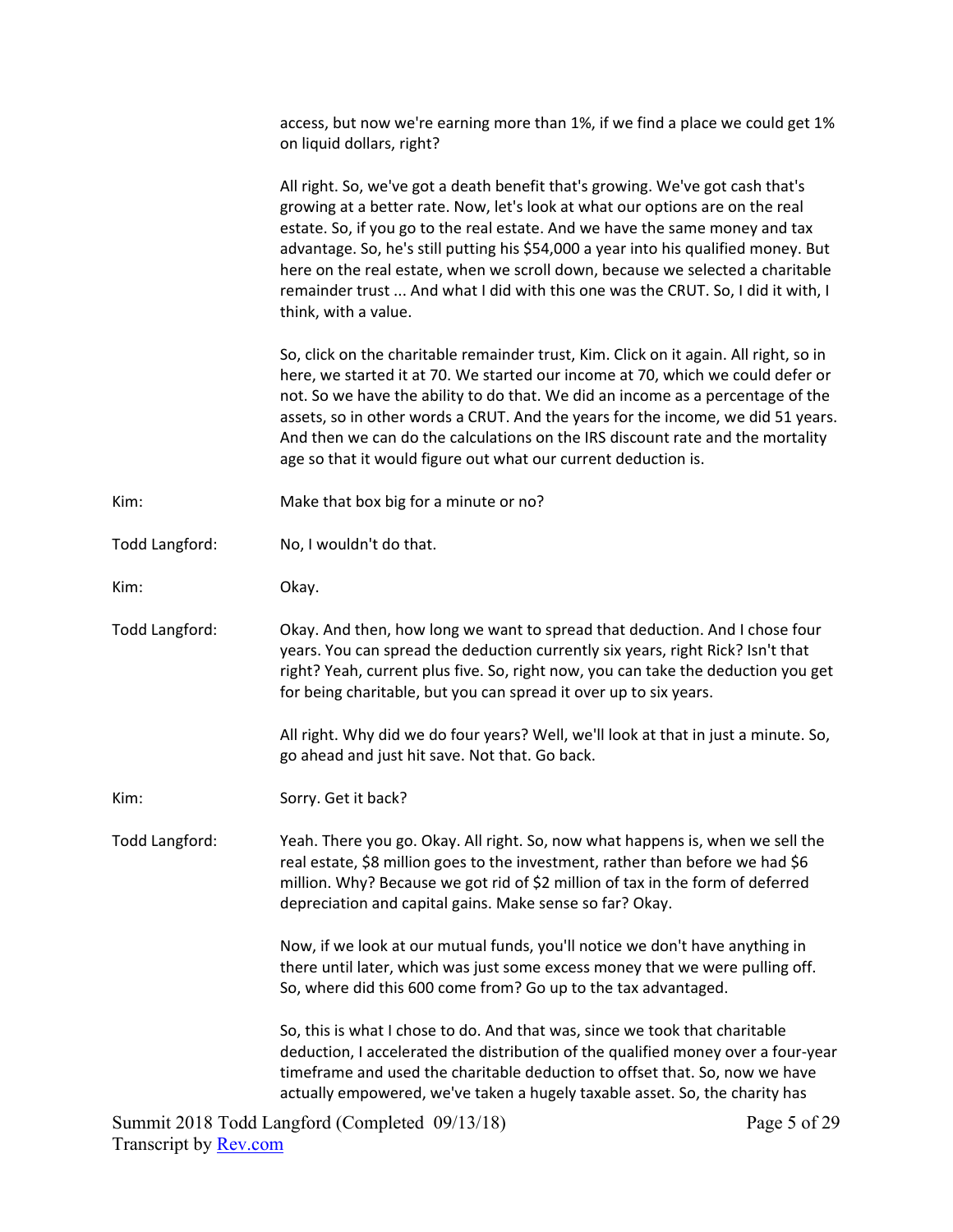done a couple of things so far. It's allowed us to get rid of capital gains and deferred depreciation and it's given us a charitable deduction so we can make our qualified plan tax free in effect. Make sense?

 So, we pulled all of that out over a four‐year timeframe, and we pushed that over into regular mutual funds 'cause that's what the guy was doing anyway. Not necessarily that we would do that, but that's where we parked it. If we go over to the mutual funds, we'll see those. And then there's where it gets dumped in, and now we've got an income stream to be able to pull it off of there.

 All right. So, let's look at the CRT up there, and it'll just show us what's going on actually in the charitable remainder trust. So, when we shifted that over, there's the \$7 million that went in. We see the income. We see based on what we were pulling out, the value of the account is dropping. There's still going to be quite a bit left to the charity in this case. We could be more aggressive with the amount of money we pull out, but we didn't. We just pulled this amount out.

 Now, we also see some taxes here. You know, we talked about, well, wait a second, the charity doesn't pay any taxes. Where'd that come from? The individual has to pay tax on any gain that occurred that he took or she took. Does that make sense?

 So, in other words, let's say we had a million dollars, we earned 10%. There's \$100,000 of taxable value. If we took \$50,000 as income, then we would pay tax on \$50,000. If we took \$100,000, we would pay tax on 100. If we took \$200,000, we would pay tax on 100.

Yes. Ordinary income. Does that make sense? Yep.

 Because we only pay tax on whatever the earnings were on the account. Okay? And again, only on what we took. If the account earned 100 and we took 50, we don't pay tax on 100. We only pay it on the 50 that we took.

Yes? It is. Yeah.

Kim: Repeat the question please.

Todd Langford: Is that LIFO? Is that last in, first out? Yes it is. So, last in is going to be the interest earned that year. First out. Okay?

> All right. Everybody with me? Any questions so far? Okay, so let's look at the end. Let's look at the summary.

 All right. So, now in the summary, if we scroll down, we see a pretty different picture here. And understand, these expenses are going through the roof. But rather than 100, we've gotten to 102. That doesn't seem ... well, we did all that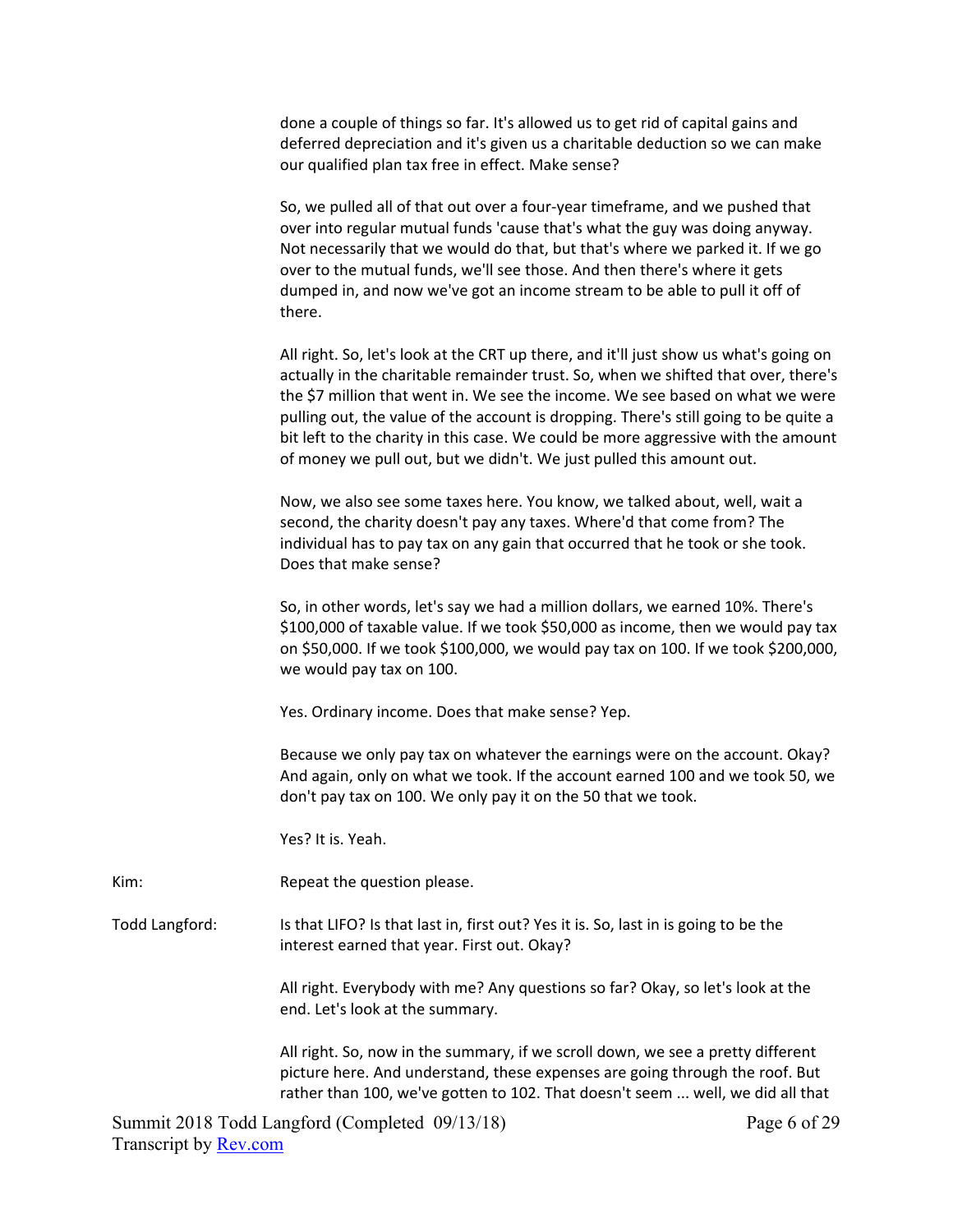for two. Understand we've done a couple of other things though. We have also been charitable, have we not, that we couldn't have been before. So, before we ran out of money with no charitable. Here, we're still passing \$7 million roughly to the charity. There's another piece.

 Look at the value of the net worth at that point in time. So, on here, it shows \$12,224,000. So, that's more than just the house that's worth six million at that point, isn't it? There's another \$7 million worth of cash value there. Could we use that? For income? To carry on if we wanted to? Understand, the other person was out of money at that point time completely 'cause all they had left was the house. Here, we've got an extra \$7 million in cash value.

 So, one of the things we did, just to take a quick look. What if we did a reverse mortgage at that point in time and used the life insurance policy to cover it so that we still passed the house value to the heirs? Would that be beneficial to the heirs? Not having a house that they're going to have to try to get rid of in nine months to fall under the IRS guidelines because they're living in a different state from where their parents were and the house is going to be a hassle to deal with?

 So, now the kids have the choice, don't they? Because if they get the life insurance, they could choose whether they want to keep the house or not 'cause they could buy the house back from the reverse mortgage company, or they could just let the house go and keep the life insurance proceeds. It's a difficult thing for the person who doesn't have the life insurance to back it up, agreed?

 All right. So, let's look at number three. So, if we did a reverse mortgage based on taking the money starting at age 85, and we can get about typically about 6% of the asset value per year, tax free, then now this is taking it down to 116, so an extra 16 years, and they get to still pass the value of the house to the heirs. Make sense?

 Could they, if they got to this point, and said, "You know, I know, we really did plan on leaving money to the heirs, but we do need to still eat," could they ... because what is that \$6 million at that point in time? What's that? It's the cash value that's backing up the house. Could they then actually start taking income off the cash value directly if they wanted to to continue that process? So now they're totally flexible, they've got an extra 17+ years of income again that's working on an increasing scale to keep up with inflation and beating those costs that are killing most people through that retirement phase. Make sense? Questions? You all can go out and do it now, right?

 But what I want to get across is, do you see the overall value with the numbers? Rick, do you have any questions on what's there? Look reasonable? Okay. No? Okay.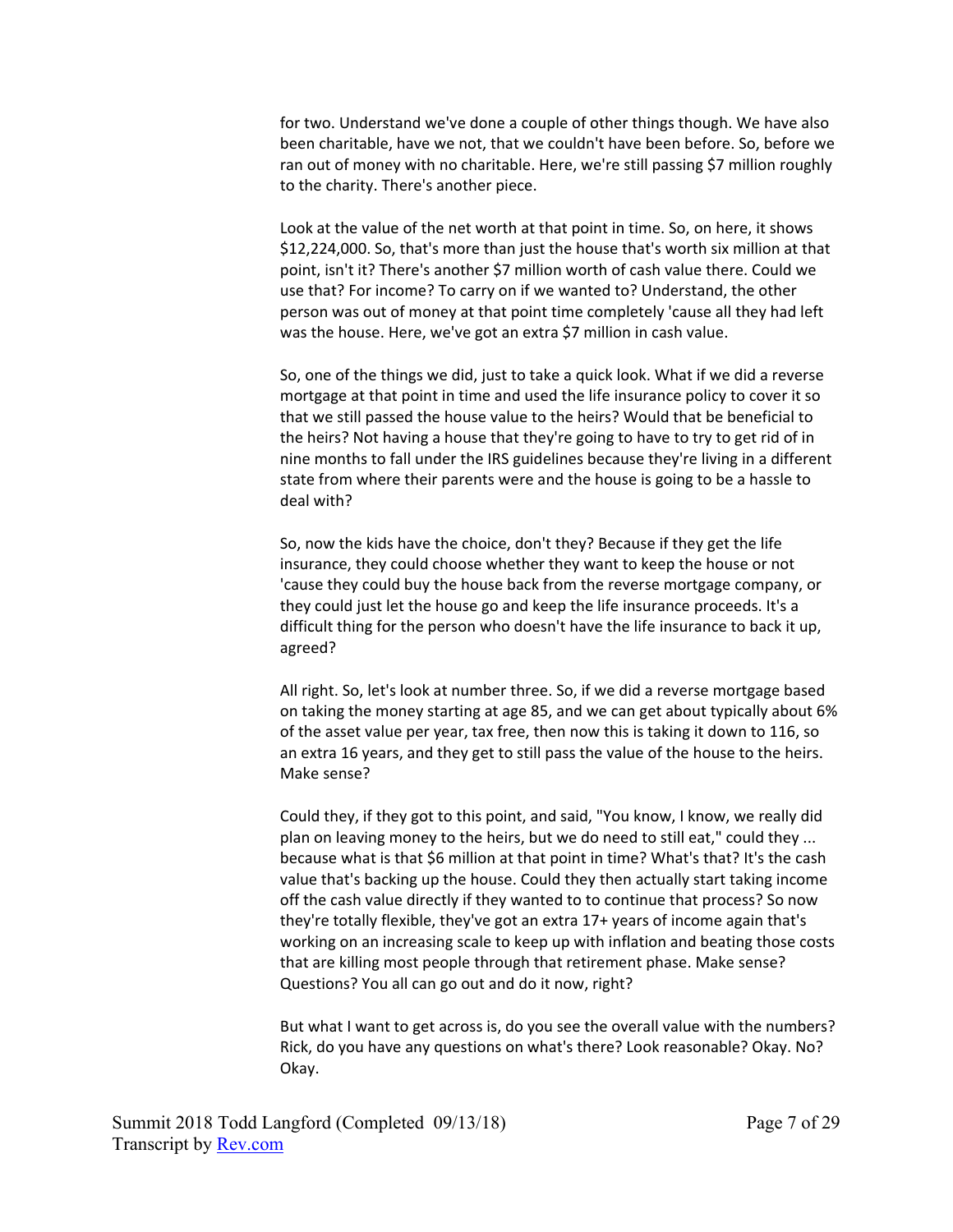| Kim:           | And that is asset flow. Everybody up, everybody up. Up, up, up, up, up. Up, up.                                                                                                                                                                                                                                                                                                                                                                                                                                                                                                                                                                                                                                              |
|----------------|------------------------------------------------------------------------------------------------------------------------------------------------------------------------------------------------------------------------------------------------------------------------------------------------------------------------------------------------------------------------------------------------------------------------------------------------------------------------------------------------------------------------------------------------------------------------------------------------------------------------------------------------------------------------------------------------------------------------------|
| Todd Langford: | So, now we need-                                                                                                                                                                                                                                                                                                                                                                                                                                                                                                                                                                                                                                                                                                             |
| Kim:           | We're going to have a discussion.                                                                                                                                                                                                                                                                                                                                                                                                                                                                                                                                                                                                                                                                                            |
| Todd Langford: | Right. We just need a few minutes.                                                                                                                                                                                                                                                                                                                                                                                                                                                                                                                                                                                                                                                                                           |
| Kim:           | Okay.                                                                                                                                                                                                                                                                                                                                                                                                                                                                                                                                                                                                                                                                                                                        |
| Todd Langford: | Like 10, 15 minutes? How long did you want the discussion?                                                                                                                                                                                                                                                                                                                                                                                                                                                                                                                                                                                                                                                                   |
| Kim:           | So, here's what I'd like to do. I'm going to have you get into groups of three or<br>four, just right at your tables. So, like two give or take for each little table. And<br>just talk about the idea of the charitable remainder trust, the idea of what you<br>saw here in the asset flow calculator. Some of you own truth concepts, some of<br>you don't. Anybody can get it 10 days for free, including clients. Including<br>clients. Ten days for free. I say that all the time. Most clients are never going to<br>do it, but knowing that they can is such an awesome reduction of disconnect<br>between them and you. 'Cause they can go get the cool [inaudible 00:22:53]<br>that you are showing them stuff on. |
|                | So, we're going to discuss. We're going to have  let's go with three minutes<br>each times four is 12 minutes. And so, let's do 12 minutes on the knowledge of<br>the music people. And what I would like to do is have every three minutes, just<br>have a little bit of noise so that everybody gets to talk. So, you guys can all<br>jabber at each other or you can have one person talk, and then one person talk,<br>one person talk, whatever. And that's how we're going to just really get the<br>learning that we just had about the whole charitable remainder trust and maybe<br>how we might use asset flow in our work drilled down into our brain deeper.                                                     |
|                | So, before we start that, let's handle Wade's question and then we'll get in<br>groups of three or four.                                                                                                                                                                                                                                                                                                                                                                                                                                                                                                                                                                                                                     |
| Wade:          | Excellent. Thank you guys. Not about calculators, but the appreciated assets.<br>Businesses.                                                                                                                                                                                                                                                                                                                                                                                                                                                                                                                                                                                                                                 |
| Todd Langford: | Yep.                                                                                                                                                                                                                                                                                                                                                                                                                                                                                                                                                                                                                                                                                                                         |
| Wade:          | All right. That was not noted here. We're all business owners. This could all<br>apply to us in that context, but also the clients we work with in that sale. So, I<br>thought that was critical that we point that out.                                                                                                                                                                                                                                                                                                                                                                                                                                                                                                     |
| Todd Langford: | Yep. Absolutely. Great. Thanks.                                                                                                                                                                                                                                                                                                                                                                                                                                                                                                                                                                                                                                                                                              |
| Kim:           | Absolutely.                                                                                                                                                                                                                                                                                                                                                                                                                                                                                                                                                                                                                                                                                                                  |

Summit 2018 Todd Langford (Completed 09/13/18) Transcript by **Rev.com**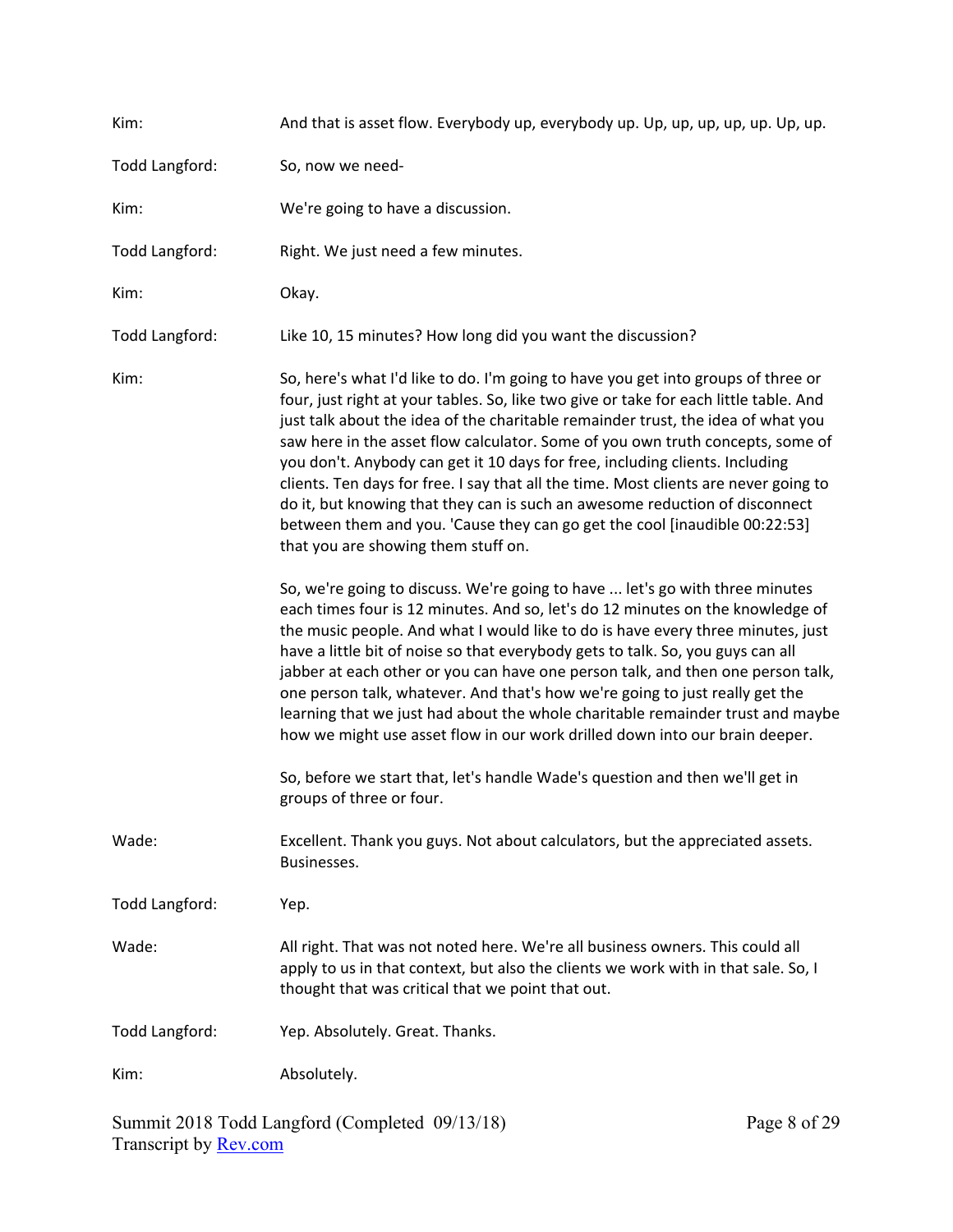| Todd Langford: | And maybe what we want to do after the discussion is, if there are any<br>questions, 'cause maybe that'll generate some-                                                                                                                                                                                                                                                                                                                                                                                                                                                                                                                                                                               |
|----------------|--------------------------------------------------------------------------------------------------------------------------------------------------------------------------------------------------------------------------------------------------------------------------------------------------------------------------------------------------------------------------------------------------------------------------------------------------------------------------------------------------------------------------------------------------------------------------------------------------------------------------------------------------------------------------------------------------------|
| Kim:           | Sure.                                                                                                                                                                                                                                                                                                                                                                                                                                                                                                                                                                                                                                                                                                  |
| Todd Langford: | And then we can go to the mic just for a few minutes-                                                                                                                                                                                                                                                                                                                                                                                                                                                                                                                                                                                                                                                  |
| Kim:           | Absolutely.                                                                                                                                                                                                                                                                                                                                                                                                                                                                                                                                                                                                                                                                                            |
| Todd Langford: | Just to answer those and make sure everybody gets it. Because it is a pretty,<br>pretty deep idea, but at the same time, it's fairly simple if you just step back<br>from it a little bit.                                                                                                                                                                                                                                                                                                                                                                                                                                                                                                             |
| Kim:           | Okay. So, 12 minutes on the speaker clock please and you can do your 12<br>minutes up on the screen as well. Everybody stand up. Get in groups of three or<br>four. Have a great discussion. Go.                                                                                                                                                                                                                                                                                                                                                                                                                                                                                                       |
|                | May I have 25 minutes on the speaker clock again, please?                                                                                                                                                                                                                                                                                                                                                                                                                                                                                                                                                                                                                                              |
| Todd Langford: | Actually, before you do that-                                                                                                                                                                                                                                                                                                                                                                                                                                                                                                                                                                                                                                                                          |
| Kim:           | Yeah. Questions?                                                                                                                                                                                                                                                                                                                                                                                                                                                                                                                                                                                                                                                                                       |
| Todd Langford: | Yeah.                                                                                                                                                                                                                                                                                                                                                                                                                                                                                                                                                                                                                                                                                                  |
| Kim:           | Yeah.                                                                                                                                                                                                                                                                                                                                                                                                                                                                                                                                                                                                                                                                                                  |
| Todd Langford: | Yeah.                                                                                                                                                                                                                                                                                                                                                                                                                                                                                                                                                                                                                                                                                                  |
| Kim:           | Go ahead.                                                                                                                                                                                                                                                                                                                                                                                                                                                                                                                                                                                                                                                                                              |
| Todd Langford: | So, did that generate any questions that need to be answered around                                                                                                                                                                                                                                                                                                                                                                                                                                                                                                                                                                                                                                    |
| Kim:           | So, go to the microphone if you would.                                                                                                                                                                                                                                                                                                                                                                                                                                                                                                                                                                                                                                                                 |
| Speaker 4:     | Yeah, this is where I wake up every morning and realize I know nothing, so<br>thank you. I mean, honestly, the thing with the CRT, it's just one of those on the<br>to do list that I think, especially with clients that have a substantial amount of<br>real estate, but it's one of those things when you're getting trained, you ask the<br>audience, do you have questions? So it's like, well everyone either understands<br>it perfectly or it's at such a high level for me right now that I wouldn't even<br>know where to begin, but I do appreciate it because this is just one more thing<br>that I have to  So, what would this be time management wise? Is this studying<br>the product? |
| Kim:           | Strategy.                                                                                                                                                                                                                                                                                                                                                                                                                                                                                                                                                                                                                                                                                              |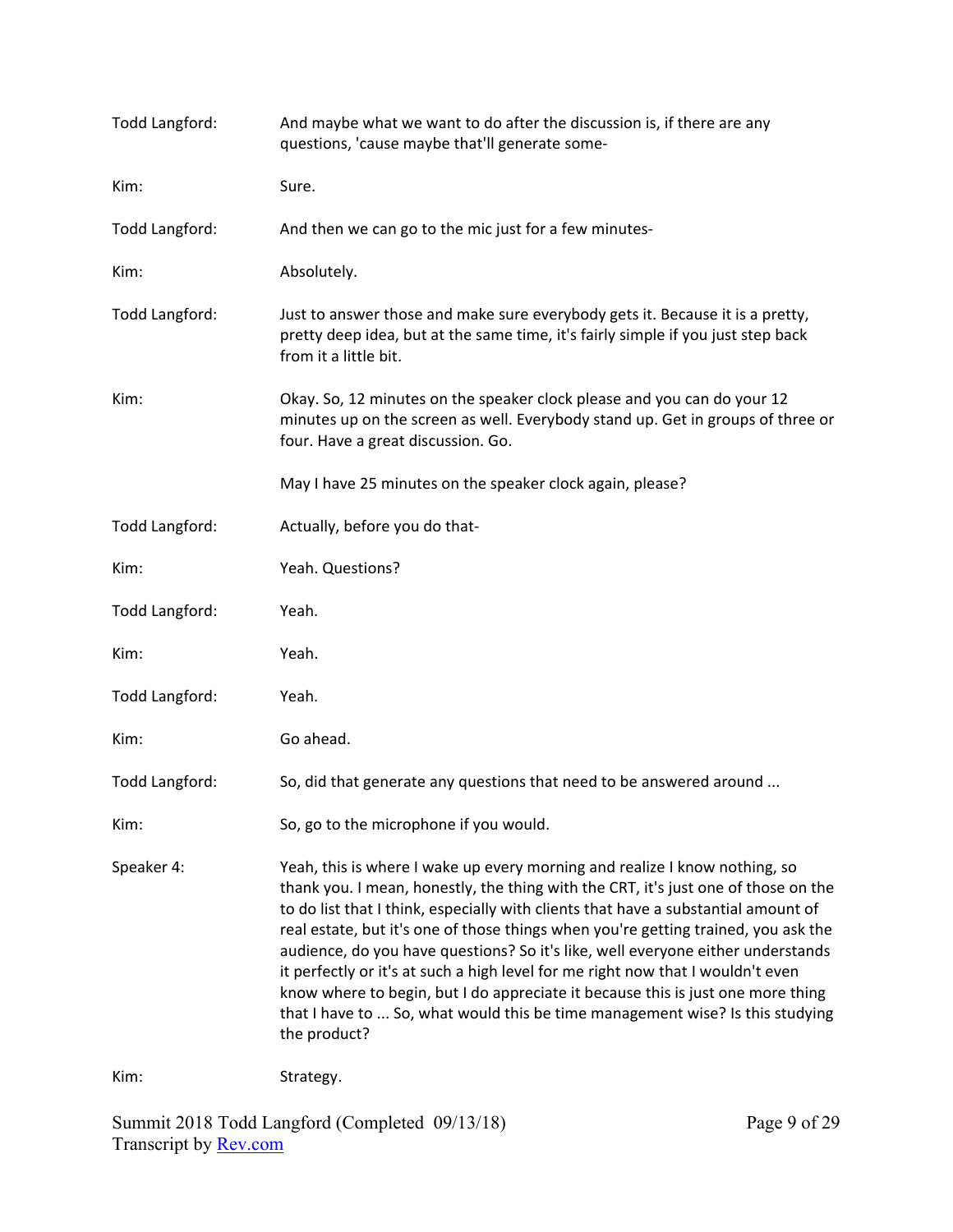| Speaker 4:     | Strategy, okay. I just want to get clarity. Good. Thank you.                                                                                                                                                                                                                                                                                                                                                                                                                                                                                         |  |  |
|----------------|------------------------------------------------------------------------------------------------------------------------------------------------------------------------------------------------------------------------------------------------------------------------------------------------------------------------------------------------------------------------------------------------------------------------------------------------------------------------------------------------------------------------------------------------------|--|--|
| Kim:           | Gary?                                                                                                                                                                                                                                                                                                                                                                                                                                                                                                                                                |  |  |
| Gary:          | So, we're both engineers and I completely agree. Last year, if you remember, my<br>feedback was, what the heck is this thing? Todd, you didn't start with any<br>context.                                                                                                                                                                                                                                                                                                                                                                            |  |  |
| Todd Langford: | I know. I didn't this year. I was going to make you come to the microphone and<br>give context except that it sounded like you had already arranged with Kim to<br>do a  hold court.                                                                                                                                                                                                                                                                                                                                                                 |  |  |
| Gary:          | Right. And you better be sitting there to by the way. That's the reason I came to<br>the mic is to try to provide a little context-                                                                                                                                                                                                                                                                                                                                                                                                                  |  |  |
| Todd Langford: | Good.                                                                                                                                                                                                                                                                                                                                                                                                                                                                                                                                                |  |  |
| Gary:          | But first of all, provide a disclaimer that Gary does not know everything about<br>that calculator. I want to have a conversation with other people at the table to<br>also gain value from that. But being an engineer like yourself, my head blew last<br>year. And I know you were there last year so it probably blew twice, right? Like<br>mine. It's like a, you know being an implementer, it's like walking into Jay Leno's<br>garage and just my mind exploding because I want to touch every one of them<br>and spend a day with each one. |  |  |
|                | So, that's not good for implementers when you do this. And people who are not<br>implementers-                                                                                                                                                                                                                                                                                                                                                                                                                                                       |  |  |
| Todd Langford: | How many people in here are implementers besides Gary and I?                                                                                                                                                                                                                                                                                                                                                                                                                                                                                         |  |  |
| Kim:           | So this is Colby number four. You're five or above? Interesting.                                                                                                                                                                                                                                                                                                                                                                                                                                                                                     |  |  |
| Todd Langford: | Cool.                                                                                                                                                                                                                                                                                                                                                                                                                                                                                                                                                |  |  |
| Gary:          | So you like to use tools. We just introduced a thousand tools in one calculator.<br>So, that's the challenge for us. But people who don't like tools and won't use<br>tools, that's just even worse. So, I think on the  where I see this with context is<br>that it provides you the opportunity to have ongoing conversations with clients.<br>We had a discussion at my table, would you use this to prepare for client<br>meetings? And I wouldn't, unless you want to have just like five clients all year<br>'cause it is a lot of time.       |  |  |
|                | And we have something similar at Paradigm Life that I dig into and spend a lot of<br>time on. And all the clients that have forced me to go to that path to make the<br>initial sale, I have not sold to one of those people. And the main thing was<br>because I hadn't connected with the individual and gotten their mind on board<br>with it. And just using more calculators. Even when I did prove to them that it's                                                                                                                           |  |  |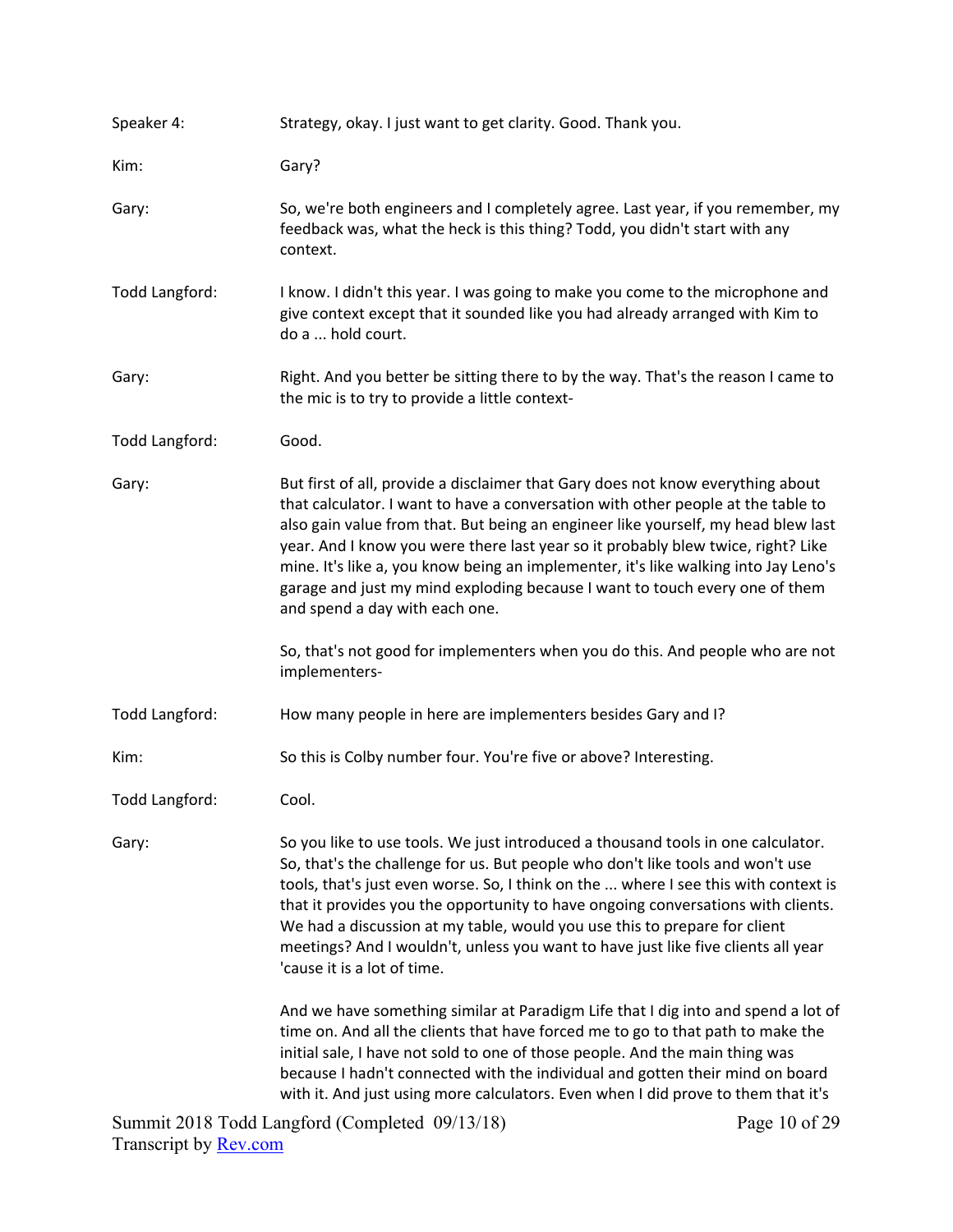| far better this way, it didn't matter. They weren't going to buy. That was the<br>initial thing. They weren't going to buy. Trent's looking at me like, "You waste a<br>lot of time dummy." But he's right. I did.                                                                                                                                                                                                                                                                                                                                                                                                                                                                                                                                                                     |
|----------------------------------------------------------------------------------------------------------------------------------------------------------------------------------------------------------------------------------------------------------------------------------------------------------------------------------------------------------------------------------------------------------------------------------------------------------------------------------------------------------------------------------------------------------------------------------------------------------------------------------------------------------------------------------------------------------------------------------------------------------------------------------------|
| And so I would not use this as an initial thing for a calculator. It's very helpful for<br>you to know in the background that this is going to be better for them and put it<br>into words on how it will be better, but I actually personally am trying to use it<br>for annual reviews. I like the concept or the idea of having this thing around,<br>having created it for them, for the first sale, and then at the annual review when<br>I send my little questionnaire to them and it comes back and they say, "Well, the<br>car blew up and the business didn't go so well and we got an inheritance, so<br>there's been some changes," then I can quickly add that to the asset calculator<br>and say, "Okay, here's where we were headed. Here's now where we're<br>headed." |
| And I may still not show them, or maybe I'll show them one graph or something<br>like that. But I see it as an ongoing thing, but I don't see it as preparation for<br>every first sale. I think that's a bad plan.                                                                                                                                                                                                                                                                                                                                                                                                                                                                                                                                                                    |
| Sure. I agree. And you're getting questions more and more from clients that<br>just, even though, I mean, they've already purchased and understand and are<br>headed in the right direction, they have this thing in the back of their mind, "Can<br>you just show me, if everything stays the way it is now, even though we're not<br>I know it's not going to, what that potentially looks like in the future."                                                                                                                                                                                                                                                                                                                                                                      |
| Nope. It's just a strategy. You're right. I mean, it can turn into a plan if you're not<br>careful. That's exactly right. Yeah?                                                                                                                                                                                                                                                                                                                                                                                                                                                                                                                                                                                                                                                        |
| Go ahead, Tom.                                                                                                                                                                                                                                                                                                                                                                                                                                                                                                                                                                                                                                                                                                                                                                         |
| Todd, in my neophyte mind, I'm a concept guy. I'm not the numbers guy.                                                                                                                                                                                                                                                                                                                                                                                                                                                                                                                                                                                                                                                                                                                 |
| And that's really what I wanted to get across today, was the concept of the CRT.                                                                                                                                                                                                                                                                                                                                                                                                                                                                                                                                                                                                                                                                                                       |
| I want them to want it and then I know the software's there to confirm the idea<br>or the concept-                                                                                                                                                                                                                                                                                                                                                                                                                                                                                                                                                                                                                                                                                     |
| Exactly.                                                                                                                                                                                                                                                                                                                                                                                                                                                                                                                                                                                                                                                                                                                                                                               |
| Strategy that we saw. What I saw there was a way to create a comprehensive<br>macroeconomic strategy for a client. Here's where you are today. Everything is<br>gone. Here's what it's going to look like and here's what it's going to go forward.                                                                                                                                                                                                                                                                                                                                                                                                                                                                                                                                    |
| Even though we'll guarantee none of these numbers are going to look like this.                                                                                                                                                                                                                                                                                                                                                                                                                                                                                                                                                                                                                                                                                                         |
| Well, we know that. Numbers are never going to be guaranteed.                                                                                                                                                                                                                                                                                                                                                                                                                                                                                                                                                                                                                                                                                                                          |
|                                                                                                                                                                                                                                                                                                                                                                                                                                                                                                                                                                                                                                                                                                                                                                                        |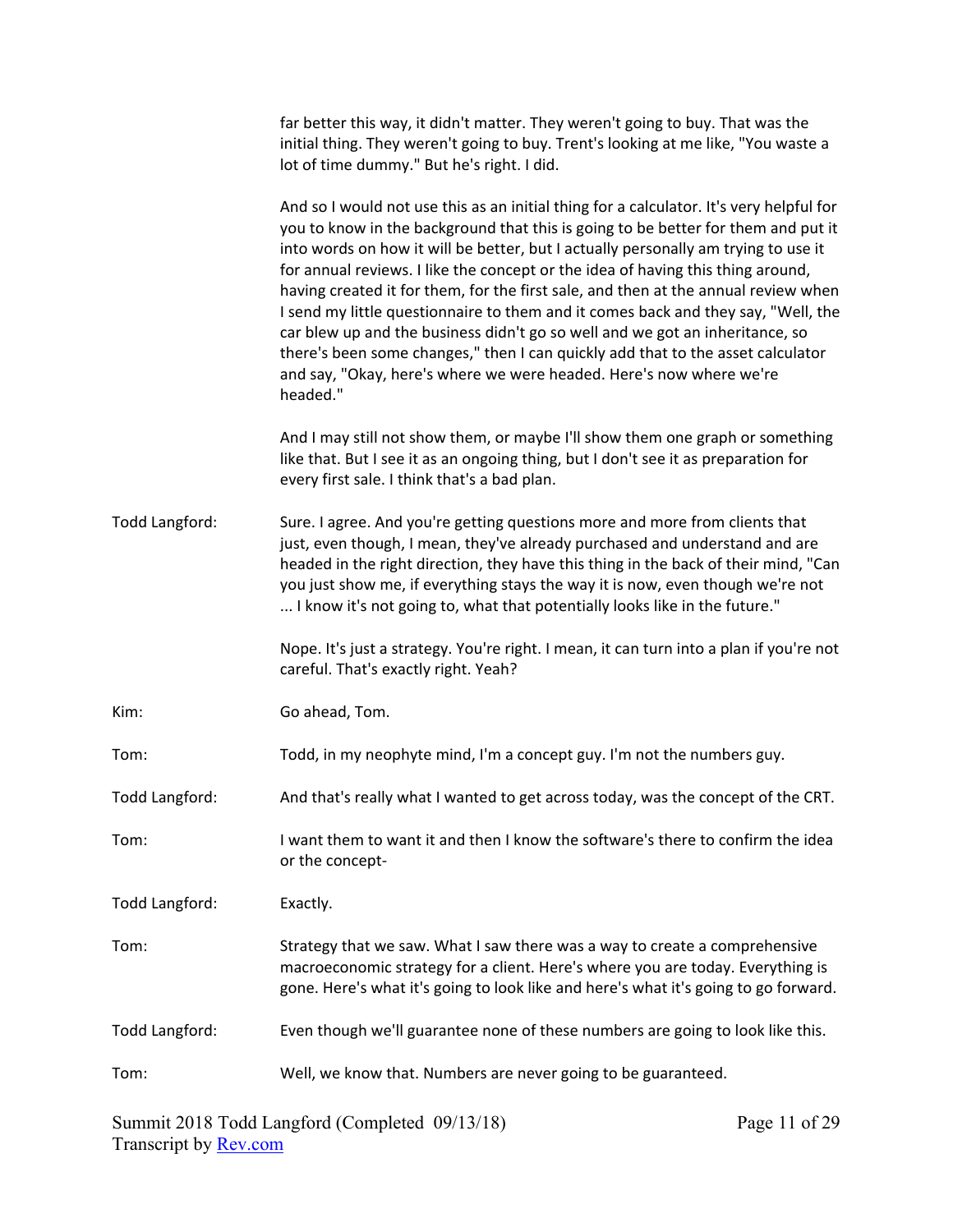| Todd Langford: | Right.                                                                                                                                                                                                                                                                                                                                                                                                                                                                                                                                                                                                    |  |  |
|----------------|-----------------------------------------------------------------------------------------------------------------------------------------------------------------------------------------------------------------------------------------------------------------------------------------------------------------------------------------------------------------------------------------------------------------------------------------------------------------------------------------------------------------------------------------------------------------------------------------------------------|--|--|
| Tom:           | I don't care what anybody says. But if that's what I saw-                                                                                                                                                                                                                                                                                                                                                                                                                                                                                                                                                 |  |  |
| Todd Langford: | Yep.                                                                                                                                                                                                                                                                                                                                                                                                                                                                                                                                                                                                      |  |  |
| Tom:           | God bless you, man. It's awesome. Awesome.                                                                                                                                                                                                                                                                                                                                                                                                                                                                                                                                                                |  |  |
| Todd Langford: | Thanks.                                                                                                                                                                                                                                                                                                                                                                                                                                                                                                                                                                                                   |  |  |
| Tom:           | Thank you.                                                                                                                                                                                                                                                                                                                                                                                                                                                                                                                                                                                                |  |  |
| Todd Langford: | Thanks.                                                                                                                                                                                                                                                                                                                                                                                                                                                                                                                                                                                                   |  |  |
| Randy:         | Todd, we talked about this yesterday, but-                                                                                                                                                                                                                                                                                                                                                                                                                                                                                                                                                                |  |  |
| Kim:           | Closer to the microphone please.                                                                                                                                                                                                                                                                                                                                                                                                                                                                                                                                                                          |  |  |
| Randy:         | To me, it just looks  This is for our certainty-                                                                                                                                                                                                                                                                                                                                                                                                                                                                                                                                                          |  |  |
| Todd Langford: | Right.                                                                                                                                                                                                                                                                                                                                                                                                                                                                                                                                                                                                    |  |  |
| Randy:         | More than anything else. Being able to prove a CRT in our heads gives us that<br>conviction, but I also, and Gary made this point, is in the reviews but the follow<br>up in added value. If we're going to go into depth and detail, this is something<br>that we charge people for.                                                                                                                                                                                                                                                                                                                     |  |  |
| Todd Langford: | Yep. And it would easily-                                                                                                                                                                                                                                                                                                                                                                                                                                                                                                                                                                                 |  |  |
| Kim:           | We'll hear about that this afternoon.                                                                                                                                                                                                                                                                                                                                                                                                                                                                                                                                                                     |  |  |
| Todd Langford: | It would easily validate the fee you're charging if you're charging fees, would it<br>not?                                                                                                                                                                                                                                                                                                                                                                                                                                                                                                                |  |  |
| Randy:         | Absolutely.                                                                                                                                                                                                                                                                                                                                                                                                                                                                                                                                                                                               |  |  |
| Todd Langford: | So, yeah.                                                                                                                                                                                                                                                                                                                                                                                                                                                                                                                                                                                                 |  |  |
| Speaker 8:     | Yeah. And piggyback on Randy that I know in [inaudible 00:30:18] that you're<br>only going to do, you know, use the asset flow for people that are paying<br>perhaps a pretty hefty fee for that work to be done. But also, I could see just a<br>huge value in working through this, not just for your own concept, but putting<br>together some sort of case study, whether that's something you do yourself or<br>us. And maybe a white paper that we do moving forward, just to prove the<br>concept and people get the concept and they don't necessarily have to know<br>their exact numbers. Yeah. |  |  |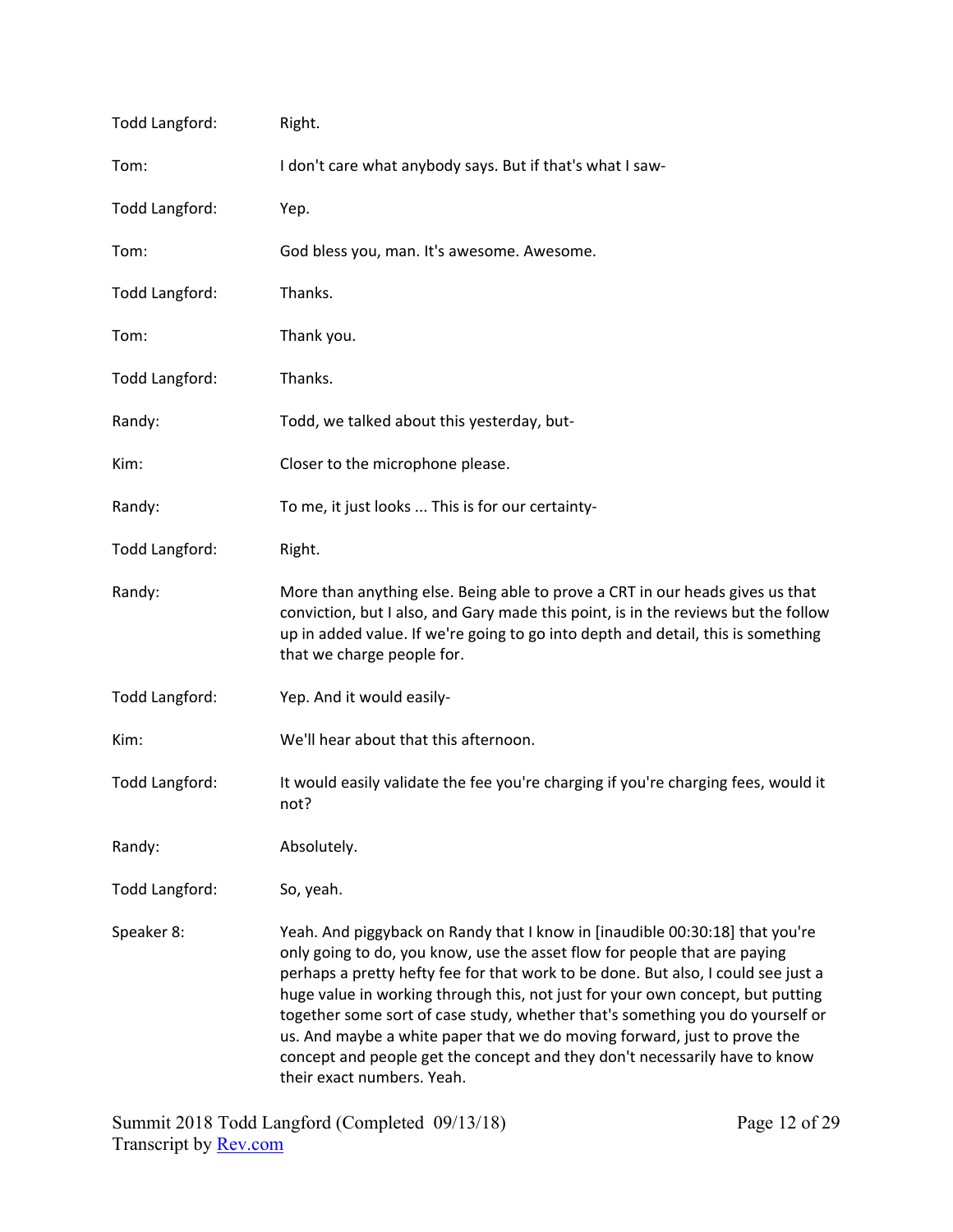Kim: *Yep. Looking forward to that.* Speaker 9: So, we do quite a bit of CRTs as a firm and do a lot of teaching on this. So, just to make this really simple, I had my 24‐year‐old assistant did his first CRT as any transaction strategy with any client. He's never sold a life policy. He's never invested money. He's never done a single thing, except for his first deal was a CRT. Todd Langford: Wow. Speaker 9: Mand I'll explain the story real quick. It's pretty cool. So, he was looking at buying his first home‐ Kim: You can take that mic out if that helps you. Speaker 9: Yeah. So, he was trying to buy his first home and so, he went down a street very similar like Caleb is. He's a little hustler. And he was looking for a duplex, and so he found a row of duplexes in Orlando and started knocking on doors, asking if anybody would sell their duplex. And someone said they guy down the road would probably consider selling it. So, he came back to the office and talked to us and said, "What do you think I should do here?" So we look out on the property appraisers. We found out when the guy bought it, we figured the guy was renting it. He was renting it. We found out the depreciation. We kind of gave a ballpark depreciated value, what he was going to be dealing with and knew he had capital gains. So, we said, "Call the guy up. See if he's open to selling." The guy was. So, the deal was if you sell it, it was about a \$250,000 property. If he sold it, after real estate taxes, working with a realtor, capital gains, and recapturing the property, he was going to lose about, let's just say \$80,000, all right? So, 250 minus 80, we're dropping that number down. So, we said, "How would you like to be able to sell this property, avoid all recapture, avoid all capital gains, avoid all real estate commissions, and get a fair value that we can offer you on your property." The guy bought it. He went to his CPA. He went to actually his investment advisor, and the guy said, "Hey, I can do this for you." The guy said, "Well, if you haven't brought it to us, why would I do it with you?" So, he ended up doing the program with us. I think Jonathan bought it for maybe a little over \$200,000. I found a fair value and bought it for \$200,000. Understand, there's four components of when you do this program. You need a tax preparer. You need someone who understands the tax return, how to do it. You need the attorney to draft the documents, whether on the eyelet or the CRT side. You need an investment advisor, someone's got to ... How are you going to put the money in the CRT? What are you going to do? How are you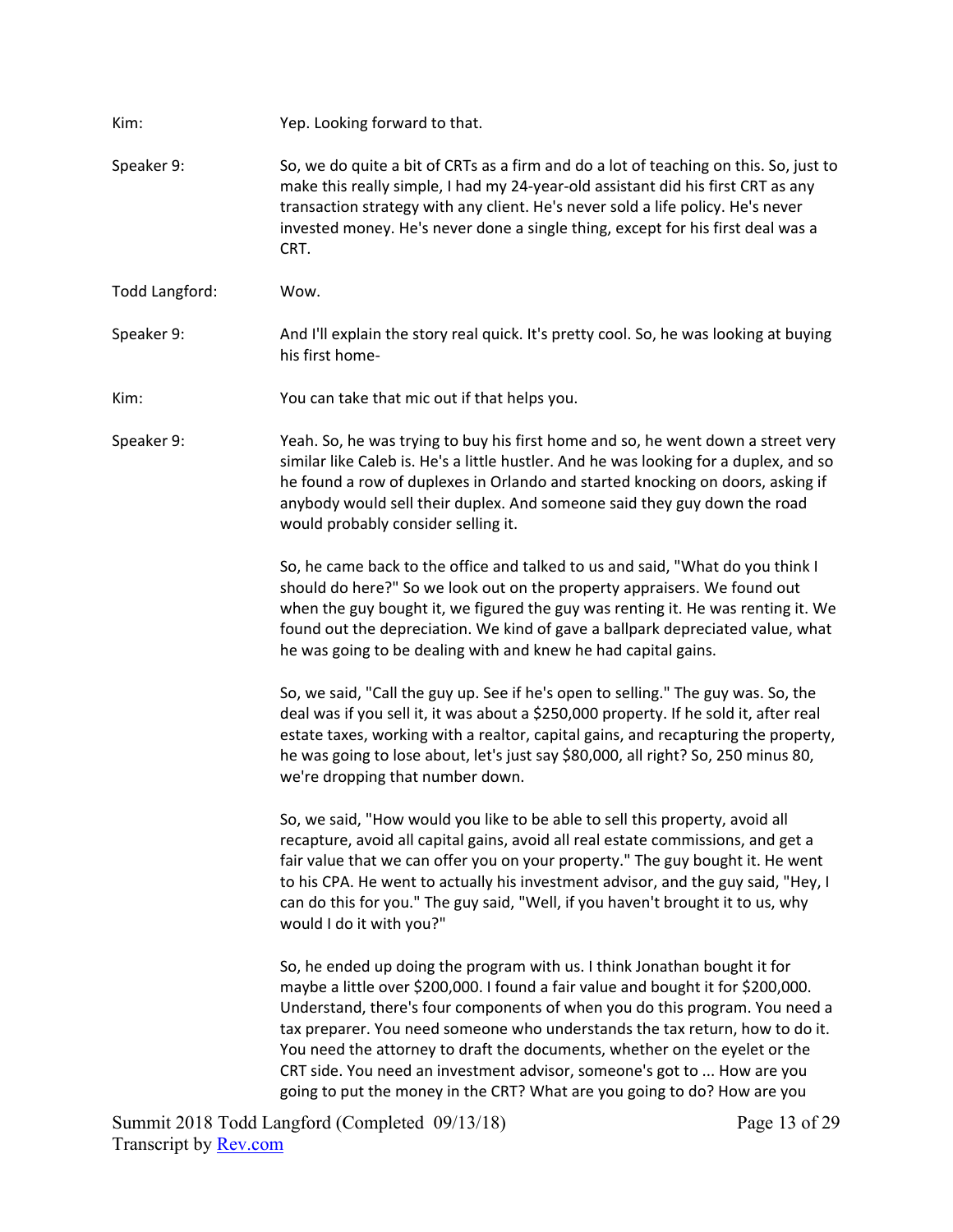|                                      | going to manage the money? And then fourth, you need the insurance if you're<br>going to wrap it all together.                                                                                                                                                                                                       |               |
|--------------------------------------|----------------------------------------------------------------------------------------------------------------------------------------------------------------------------------------------------------------------------------------------------------------------------------------------------------------------|---------------|
|                                      | So, I got to manage the money which is pretty cool. Jonathan doesn't do<br>anything. He just go his house. And so, we prepare the tax return every year for<br>the guy and pretty sweet deal. So it's not that complex. These aren't million plus<br>dollar deals. This is a \$250,000 rental property. So, anyways. |               |
| Todd Langford:                       | Very cool. Thank you.                                                                                                                                                                                                                                                                                                |               |
| Kim:                                 | Super cool.                                                                                                                                                                                                                                                                                                          |               |
| Todd Langford:                       | Yep. Okay. All right. So, if you'll close that.                                                                                                                                                                                                                                                                      |               |
| Kim:                                 | Close this?                                                                                                                                                                                                                                                                                                          |               |
| Todd Langford:                       | Yep. All right. So, again, like Kim said, don't try to learn how we're doing this.<br>We just want to prove some information that kind of floats around. And it has to<br>do with the idea of  Well, I don't want to spoil what it is so, we'll just-                                                                |               |
| Kim:                                 | But can you set any context maybe? Or no? Maybe afterwards?                                                                                                                                                                                                                                                          |               |
| Todd Langford:                       | Maybe afterwards.                                                                                                                                                                                                                                                                                                    |               |
| Kim:                                 | Okay.                                                                                                                                                                                                                                                                                                                |               |
| Todd Langford:                       | Okay. So, what we have, we've got a  We'll do a 35-year-old first. We'll do a<br>70-year-old in a minute if we have time.                                                                                                                                                                                            |               |
| Kim:                                 | So, this is the diversification calculator for those-                                                                                                                                                                                                                                                                |               |
| Todd Langford:                       | Yep. So, we're going to use diversification, and we've got a 35-year-old that has<br>a diversified portfolio. He's got \$100,000 currently in securities, \$100,000 in<br>bonds, and he's adding \$30,000 a year overall. So, he's adding \$15,000 to the<br>securities side and \$15,000 to the bonds.              |               |
| Kim:                                 | Let's get those facts just one more time.                                                                                                                                                                                                                                                                            |               |
| Todd Langford:                       | Yep. So the first one, we've got two pages that we can put in on the<br>diversification. On page one, we're going to put in as securities. So, we've got<br>\$100,000, adding \$15,000 a year in savings.                                                                                                            |               |
| Kim:                                 | Sorry, Todd, do the facts of the clients again, please.                                                                                                                                                                                                                                                              |               |
| Todd Langford:                       | The whole thing?                                                                                                                                                                                                                                                                                                     |               |
| Kim:<br>Transcript by <b>Rev.com</b> | Yeah.<br>Summit 2018 Todd Langford (Completed 09/13/18)                                                                                                                                                                                                                                                              | Page 14 of 29 |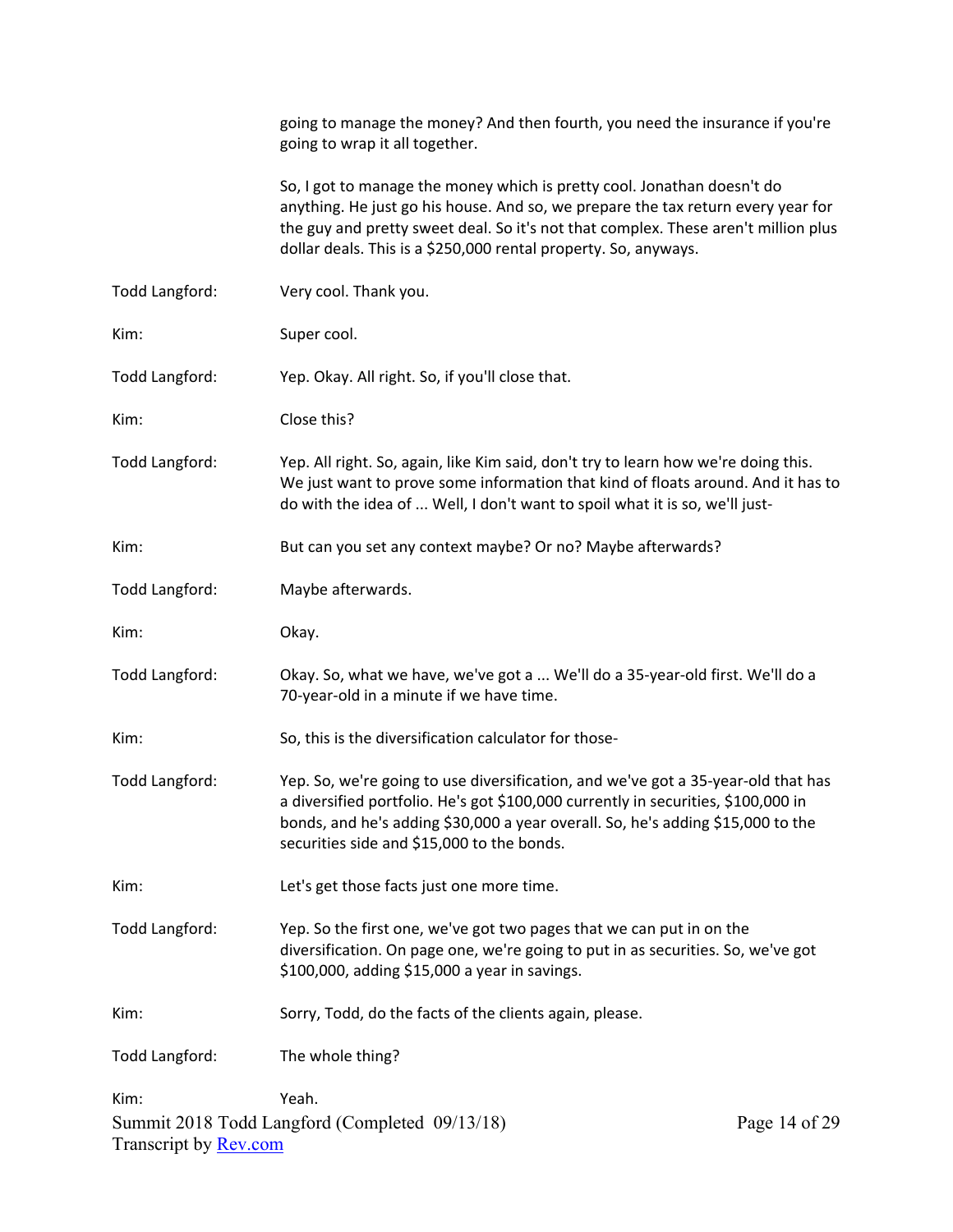| Todd Langford: | Okay. So, he's got \$200,000 total.                                                                                                                                                                                                                                                                                                                                                                                                                                                                                                                                                                                                                                                  |
|----------------|--------------------------------------------------------------------------------------------------------------------------------------------------------------------------------------------------------------------------------------------------------------------------------------------------------------------------------------------------------------------------------------------------------------------------------------------------------------------------------------------------------------------------------------------------------------------------------------------------------------------------------------------------------------------------------------|
| Kim:           | 35 years old.                                                                                                                                                                                                                                                                                                                                                                                                                                                                                                                                                                                                                                                                        |
| Todd Langford: | 35 years old.                                                                                                                                                                                                                                                                                                                                                                                                                                                                                                                                                                                                                                                                        |
| Kim:           | Adding 15k.                                                                                                                                                                                                                                                                                                                                                                                                                                                                                                                                                                                                                                                                          |
| Todd Langford: | Adding 30k.                                                                                                                                                                                                                                                                                                                                                                                                                                                                                                                                                                                                                                                                          |
| Kim:           | 30k.                                                                                                                                                                                                                                                                                                                                                                                                                                                                                                                                                                                                                                                                                 |
| Todd Langford: | Yep. Okay. So what we're doing is, we're putting \$100,000 in the securities, plus<br>\$15,000 a year. And he was going to definitely beat the S&P, as everybody is. So,<br>let's use the S&P with dividends, and we're going to go back 85 years and we're<br>going to use the last 85 'cause we're going to pull forward that far in a minute.<br>It's not that I'm picking a particular time. I'm actually using all of the last 85<br>years of the S&P.                                                                                                                                                                                                                          |
| Kim:           | Minus 85, you said?                                                                                                                                                                                                                                                                                                                                                                                                                                                                                                                                                                                                                                                                  |
| Todd Langford: | Right. 2018 minus 85. So copy that. Change it from fixed up there. And for the<br>timeframe, Kim, let's put  Oh, you did. 35 years. Okay. And he's 35 years old.<br>All right. So at the end of this timeframe, if he does what the S&P did, he'll end<br>up with \$15 million without taxes or management fees. So, let's put a point a<br>half management fee on it. And let's put a blended income tax rate. We're going<br>to use 25%. Some of it's going to be a capital gain. Some of it's going to be the<br>regular, ordinary income. And now what we see is, that went from \$15 million<br>down to \$4 million. Pretty substantial difference for just, what? 26.5 points? |
|                | Adding 15 here and then we're going to 15 to the bonds, for a total of 30. Good<br>question. All right. So let's do this now. Oh, that's what I  What happened in<br>2008 when people lost tons of money in the market? Did they get a tax<br>deduction when April 15th came around the next year? Or did they end of<br>paying taxes actually on those losses because of the deferred capital gains?                                                                                                                                                                                                                                                                                |
|                | Right now, the way the calculator's doing, it's actually giving them credit for<br>that. They should be paying tax in those years. What we're going to do is, we're<br>going to turn off the tax credit for losses and this sis going to be actually less tax<br>than they actually probably would have. Just saying, in the down years, they<br>didn't pay any tax. Make sense? Okay.                                                                                                                                                                                                                                                                                               |
|                | So, now what we see is, we see the total of the \$3 million at the end of the<br>timeframe. Okay. So now, let's go over to the bonds. So, number two. So we'll<br>put in the same roughly, \$100,000 there, \$15,000 a year. We're going to have<br>the bonds earning 3%. Management fee of a point and half.                                                                                                                                                                                                                                                                                                                                                                        |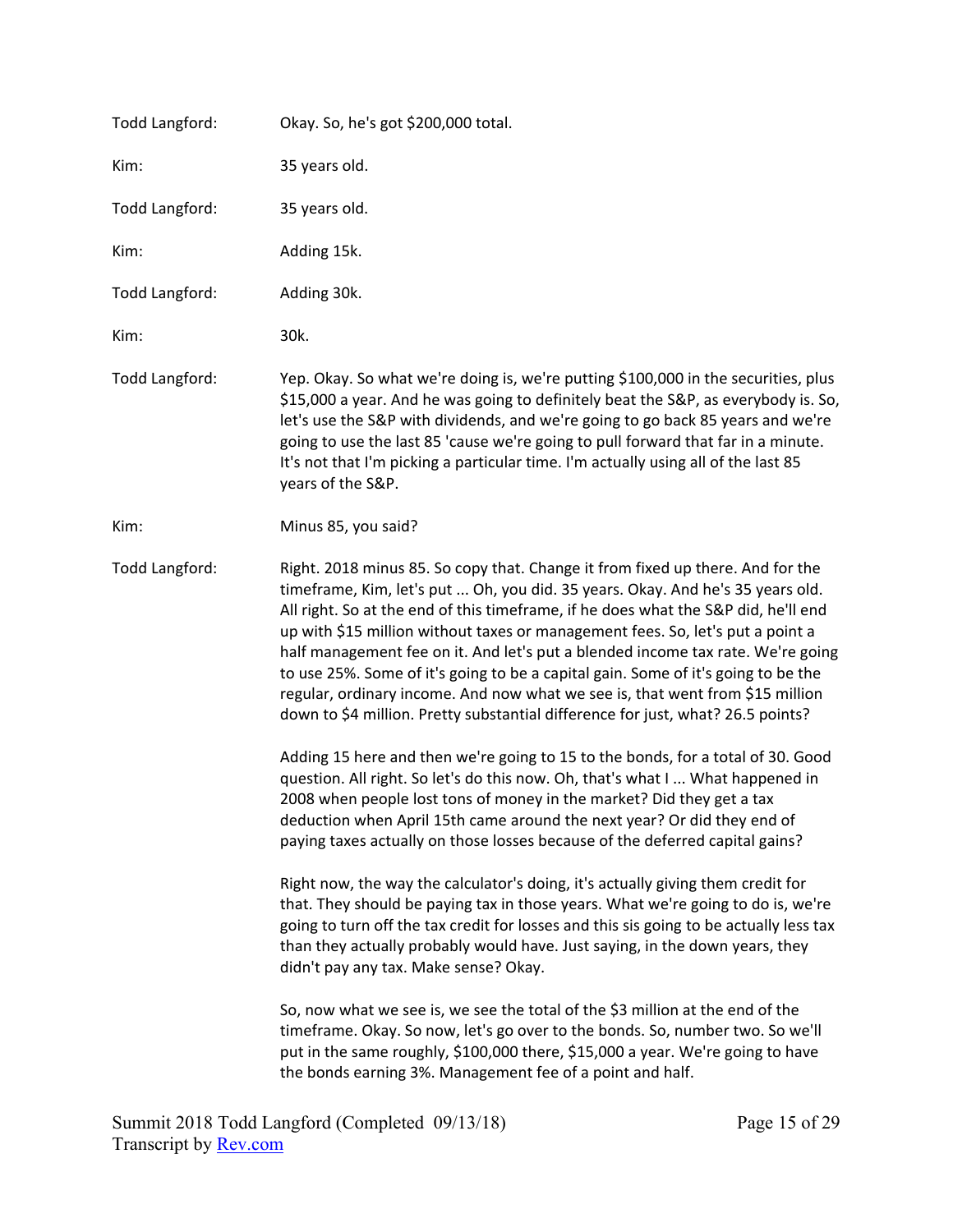Now, let me ask you something. Why does the bond portfolio exist in the overall portfolio? To reduce risk. So what does that say? That says you really don't believe the securities side, does it not? I mean, why else would you have that bond anchor if you believe the securities were going to do what they were going to do.

- Speaker 10: I believe it's for the advisor to save his job.
- Todd Langford: The first word you were going to say was probably right. Yeah. All right. So, the bonds are going to earn \$853,000. Let's put in income taxes now. We'll use the same 25%. Some of them are going to be munis so they don't pay any tax. Some of them are going to be at full taxable income rates. And let's also give them \$800,000 worth of term insurance.
- Kim: Did I turn the taxes on on the first one
- Todd Langford: I'm not sure.
- Kim: I'll go look in a minute.
- Todd Langford: Yeah. Okay. So, let's pull in some life insurance values that we have. So, pull in that first one. We'll use it in a minute. And pull in the 30‐year term insurance.
- Kim: If we have time, we'll go over this case study twice.
- Todd Langford: Okay. Close that. And let's cancel the term at 64. Are they going to keep the term past the 30 years? What are those level term premiums going to go to? 20 times? That's an interesting thing and it's something that'd be very difficult to get across to your clients, but just something for you to understand just quickly and if you have more questions about it, ask me later.

 When they design the level term policy, it's actually, the premiums are lower than the mortality costs. Does that make sense? How can they do that? They can do that because they know the risk is going to be clipped 30 years from now. So they can undercharge for the mortality costs, knowing that's going to go away. So, when the premium goes to 30 or 40 times in that 31st year, is that an excessive premium design just to force people off the risk? No. That is the actuarial cost of catching up with that undercharged term curve. Does that make sense?

 The reason I think it's important for you to know, and like I said, that'd be a very difficult thing to get across to your client, but when we have life insurance death benefit included in our whole life policy, that is the value of that death benefit. It's not just the level term insurance cost. It's whatever that had to jump to to stay on that mortality curve. Does that make sense? Okay.

All right. So, here we have‐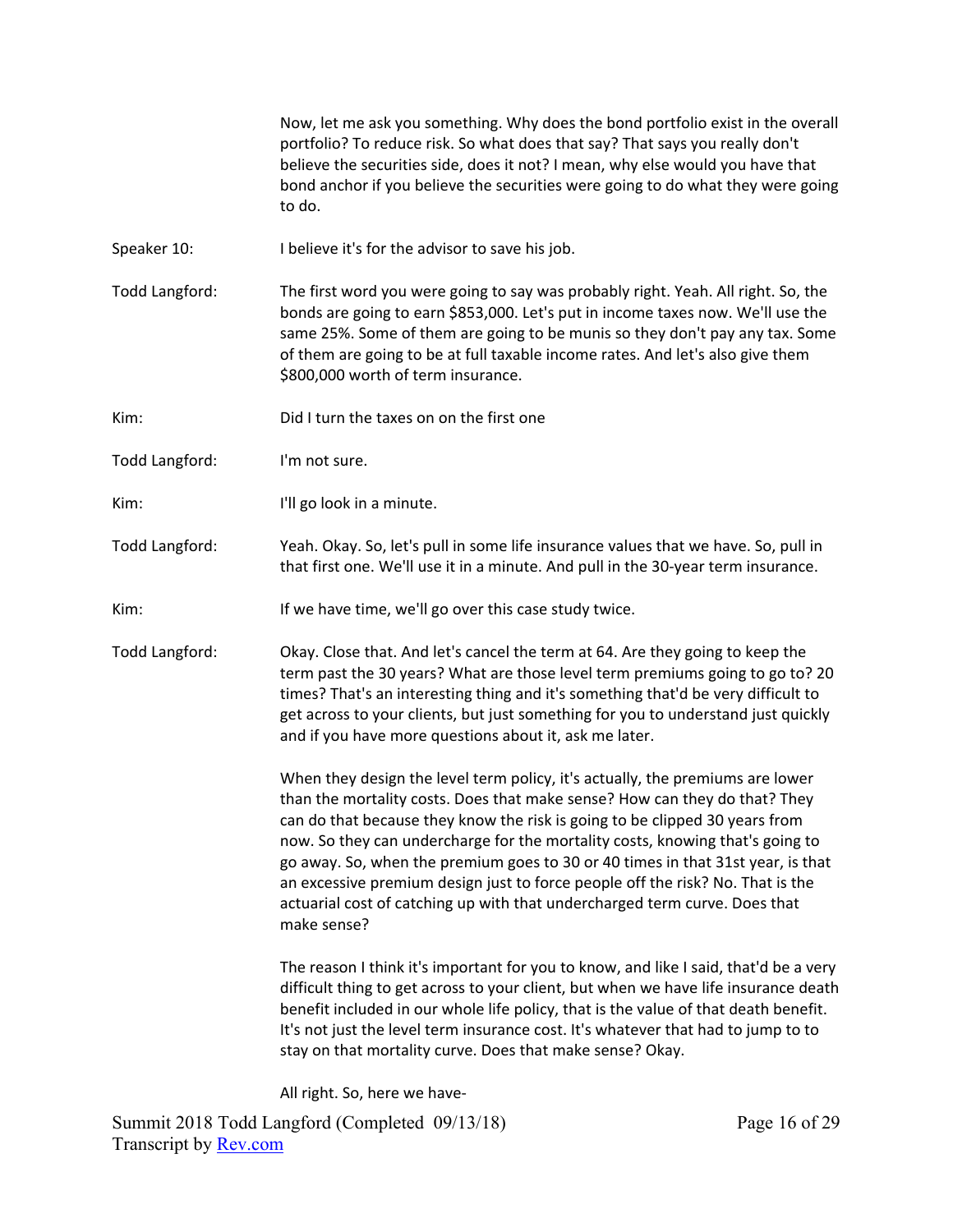| Kim:           | Okay. We're good.                                                                                                                                                                                                                                                                                                                                                                                                                                                                                                                                                                                                                                                                                       |
|----------------|---------------------------------------------------------------------------------------------------------------------------------------------------------------------------------------------------------------------------------------------------------------------------------------------------------------------------------------------------------------------------------------------------------------------------------------------------------------------------------------------------------------------------------------------------------------------------------------------------------------------------------------------------------------------------------------------------------|
| Todd Langford: | All's good.                                                                                                                                                                                                                                                                                                                                                                                                                                                                                                                                                                                                                                                                                             |
| Kim:           | Yep.                                                                                                                                                                                                                                                                                                                                                                                                                                                                                                                                                                                                                                                                                                    |
| Todd Langford: | All right. So, we end up with \$736,000. Go over to the both. And let's look what<br>our total is. So, here we have \$4.6 million over this timeframe. Now, the<br>portfolio is going to obviously get out of line, and we had \$3.9 million in our<br>equities and only \$800,000, are we going to rebalance the account ever year?<br>Yeah, to keep that 50/50 split in this case.                                                                                                                                                                                                                                                                                                                    |
|                | So, go ahead and click on the rebalance right there. And it takes our \$4.6 million<br>down to \$3.5 million. So we basically lost a million dollars just for the rebalance<br>portion. Like I said, that's the anchor of those bonds. Questions so far?                                                                                                                                                                                                                                                                                                                                                                                                                                                |
|                | Okay. So, what if we could buy life insurance with the bond portfolio? Wouldn't<br>that be really shifting a like asset for a like asset? What's life insurance company<br>buying? What's a large portion of their portfolio? Bonds, right? So, that could be<br>our safe asset. So, let's go over to the bonds. So, go to number two. And let's<br>buy \$22,000 a year worth of that life insurance we were just looking at. Since<br>that bought \$849,000 of death benefit, could we get rid of the term insurance<br>and still have the same protection that he currently has? All right. So, let's turn<br>on the term recovery. And now let's go over to the both and let's see what<br>happened. |
|                | Wow. We moved up to \$4.3 million. We got rid of that loss that he had just a<br>minute ago on the bond side, didn't we? And if we look at the chart, I think it'll<br>be a little easier to see.                                                                                                                                                                                                                                                                                                                                                                                                                                                                                                       |
| Speaker 11:    | Todd, why is it \$22,000 over the premium?                                                                                                                                                                                                                                                                                                                                                                                                                                                                                                                                                                                                                                                              |
| Todd Langford: | 'Cause that's what we decided to do. No, the \$22,000, if we turn off the<br>rebalance, that would be close to a pay down on the bond side. And what the<br>computer does is, whatever we have in there and we're shifting over, it knows<br>when it does the rebalance, it uses the cash value plus anything left in the other<br>asset as that asset on the transfer, as far as deciding how much of it is going. So,<br>as more and more we build on the cash value side, the less and less we actually<br>have in bonds over there to be that balanced portion of the portfolio.<br>Yep?                                                                                                            |
| Speaker 12:    | How do you account for the cost of capitalization [inaudible 00:43:12] cost of                                                                                                                                                                                                                                                                                                                                                                                                                                                                                                                                                                                                                          |
|                | insurance?                                                                                                                                                                                                                                                                                                                                                                                                                                                                                                                                                                                                                                                                                              |
| Todd Langford: | It's all in here. All we're doing-                                                                                                                                                                                                                                                                                                                                                                                                                                                                                                                                                                                                                                                                      |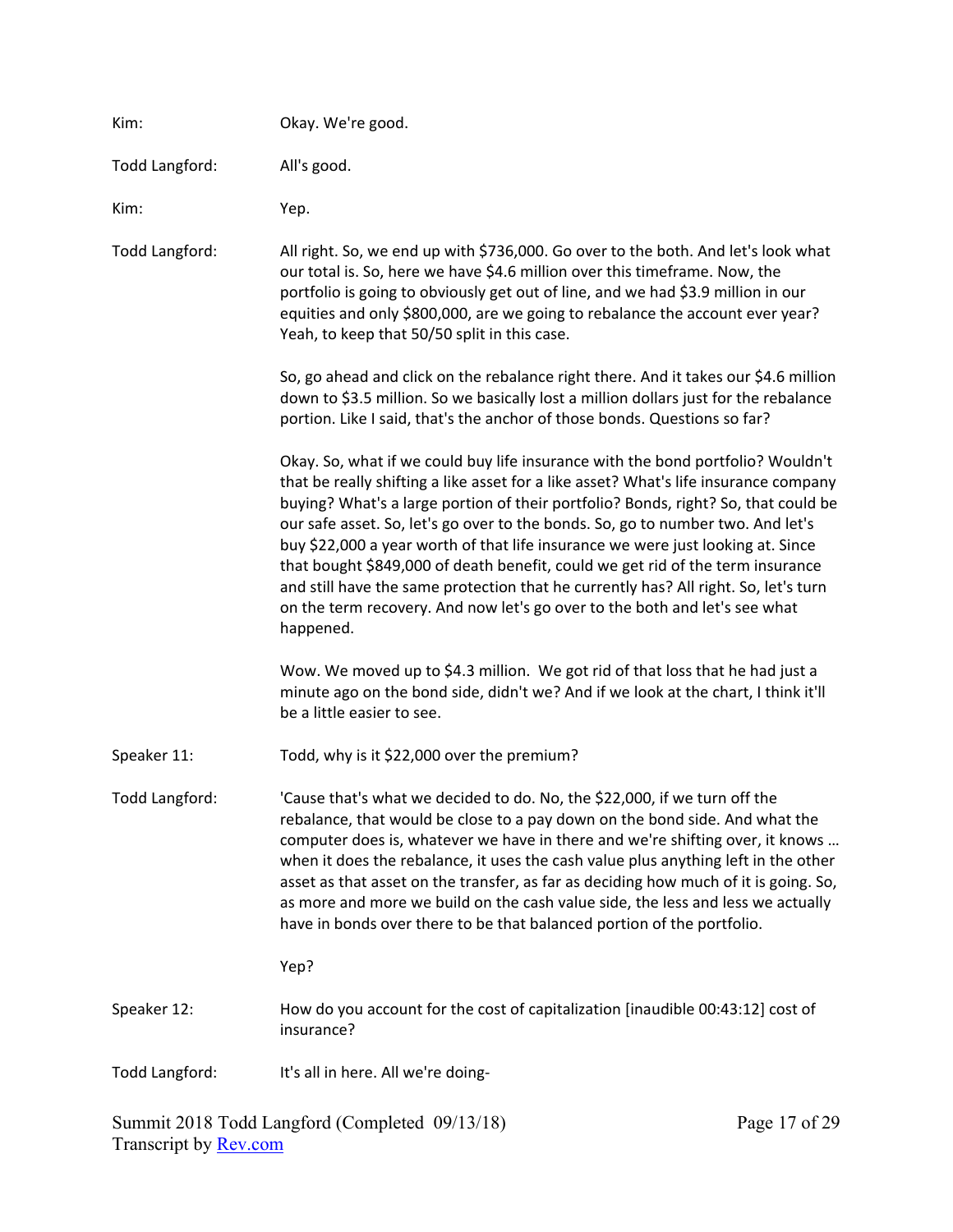| Kim:                         | Repeat the question please?                                                                                                                                                                                                                                                                     |               |  |  |
|------------------------------|-------------------------------------------------------------------------------------------------------------------------------------------------------------------------------------------------------------------------------------------------------------------------------------------------|---------------|--|--|
| Todd Langford:               | Yeah. The question was, how do we account for the capitalization of the life<br>insurance policy? We did it by basically, we're pulling \$22,000 off of that bond<br>portfolio, so that's what's buying. We're just doing a shift of that asset.                                                |               |  |  |
| Speaker 12:                  | [inaudible 00:43:30]                                                                                                                                                                                                                                                                            |               |  |  |
| Todd Langford:               | Yep. Yep. The cash value is based on that \$22,000, and the account is dropping<br>in value by losing that \$22,000 every year. Now, what we see here is the<br>account-                                                                                                                        |               |  |  |
| Kim:                         | Hold on. Where's the account losing \$22,000?                                                                                                                                                                                                                                                   |               |  |  |
| Todd Langford:               | Well, you can't  This is on the both. We've got both accounts there. So, go to<br>number two. And what we're going to see is, see what happens to our bond<br>portfolio? It goes from \$100,000  Why did it go to \$120,000 the next year?<br>Well, the reason it went to \$120,000 next year-  |               |  |  |
| Kim:                         | Show me where. Sorry, I'm not finding-                                                                                                                                                                                                                                                          |               |  |  |
| Todd Langford:               | That's all right. On the left. Asset value beginning of the year.                                                                                                                                                                                                                               |               |  |  |
| Kim:                         | Thank you.                                                                                                                                                                                                                                                                                      |               |  |  |
| Todd Langford:               | Okay, so we have a \$100,000 the first year. We pull out \$22,000 to go to the life<br>insurance, but in that year our equity's earned quite a bit, so they had to dump<br>off some value back to the bond side, so that's why we have \$120,000 that year.                                     |               |  |  |
| Speaker 11:                  | Because you're rebalancing.                                                                                                                                                                                                                                                                     |               |  |  |
| <b>Todd Langford:</b>        | Right.                                                                                                                                                                                                                                                                                          |               |  |  |
| Speaker 12:                  | I know you're rebalancing, but in terms of [inaudible 00:44:25].                                                                                                                                                                                                                                |               |  |  |
| Todd Langford:               | Absolutely. And see what happens-                                                                                                                                                                                                                                                               |               |  |  |
| Kim:                         | Todd, please repeat the question.                                                                                                                                                                                                                                                               |               |  |  |
| Todd Langford:               | Okay, so the question is, whenever we have a policy like this, we know up front<br>there is going to be a cost for doing that, and there is, absolutely. If we look at<br>our cash value, we took \$22,000 of the asset from the bond and we've shifted it<br>to be \$11,000. Make sense? Okay. |               |  |  |
|                              | All right. So, now we see your  Let's look at the chart.                                                                                                                                                                                                                                        |               |  |  |
| Kim:                         | So, on both?<br>Summit 2018 Todd Langford (Completed 09/13/18)                                                                                                                                                                                                                                  | Page 18 of 29 |  |  |
| Transcript by <b>Rev.com</b> |                                                                                                                                                                                                                                                                                                 |               |  |  |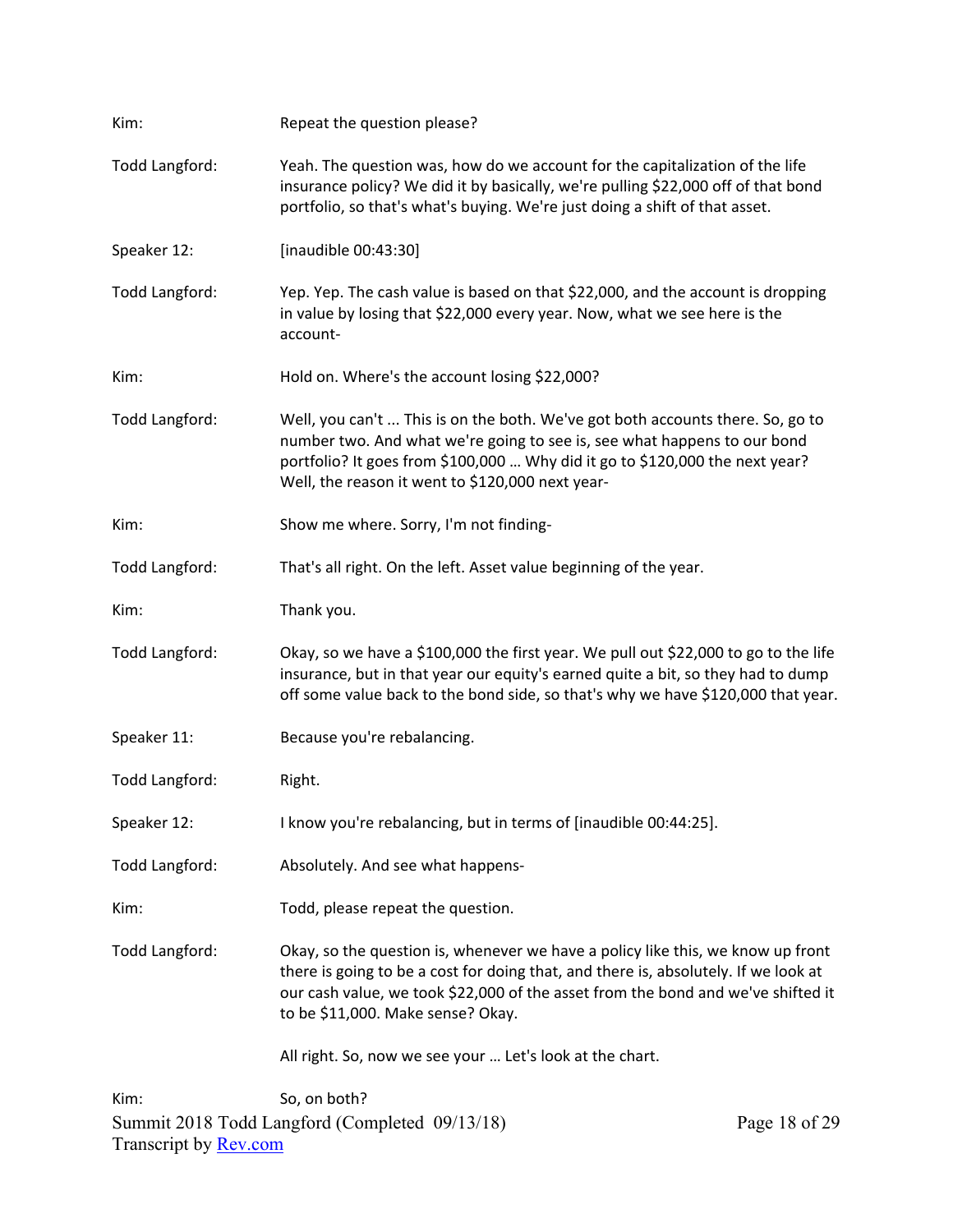| Todd Langford:        | Yeah. So, on asset value  So, this is what it looks like on asset value. And to<br>answer your question, are we going to be a little bit behind the bond portfolio<br>because of what happens to the life insurance policy up front? And what we can<br>see is, see our redline is no life insurance, blue line is the life insurance included.<br>And you can see, we are behind at the front, but then it walks away from it as it<br>goes out in time. And if we look at it from the standpoint of the heirs, number<br>two there, then we can see, this is how the heirs are protected across that time.<br>So, that's the death benefit versus the net asset value if death were to occur at<br>any of those points. Make sense? Good so far? |
|-----------------------|----------------------------------------------------------------------------------------------------------------------------------------------------------------------------------------------------------------------------------------------------------------------------------------------------------------------------------------------------------------------------------------------------------------------------------------------------------------------------------------------------------------------------------------------------------------------------------------------------------------------------------------------------------------------------------------------------------------------------------------------------|
|                       | All right. But let me ask you something. What's more important, net worth or<br>cash flow? Cash flow. What does everybody focus on? Net worth. Okay. So,<br>what we're going to do is now, we're going to shift gears. And from age 70,<br>we're going to start pulling money off the account. So, go back. Close this. Just,<br>nope, nope, nope. Just close the chart. And let's go to number two. Actually,<br>let's change the timeframe. Let's go 85 years, and let's turn off the transfer.<br>Let's go to number two. You're there. That's where I need you to turn off the<br>transfer.                                                                                                                                                    |
| Kim:                  | Oh, sorry.                                                                                                                                                                                                                                                                                                                                                                                                                                                                                                                                                                                                                                                                                                                                         |
| Todd Langford:        | That's all right.                                                                                                                                                                                                                                                                                                                                                                                                                                                                                                                                                                                                                                                                                                                                  |
| Kim:                  | Do it again?                                                                                                                                                                                                                                                                                                                                                                                                                                                                                                                                                                                                                                                                                                                                       |
| Todd Langford:        | No. Just do it there. Yeah. Now let's go to number one. And what we need to do<br>is, at age 70, let's start pulling \$150,000 out of this one.                                                                                                                                                                                                                                                                                                                                                                                                                                                                                                                                                                                                    |
| Kim:                  | Right here?                                                                                                                                                                                                                                                                                                                                                                                                                                                                                                                                                                                                                                                                                                                                        |
| Todd Langford:        | Yep. Click there again. Go up to 70. Up to 70. Okay. Let's put in                                                                                                                                                                                                                                                                                                                                                                                                                                                                                                                                                                                                                                                                                  |
| Kim:                  | Right there. Yeah?                                                                                                                                                                                                                                                                                                                                                                                                                                                                                                                                                                                                                                                                                                                                 |
| <b>Todd Langford:</b> | There you go. Minus \$150,000. So, we're going to shift gears from putting<br>money in to pulling \$150,000 a year out. Now, at that point in time, are we<br>going to also have to stop putting money into our bonds? That's when the<br>\$15,000 going to stop over there too, so go to number two. And go down and<br>turn off the \$15,000 a year at age 70. Go down again.                                                                                                                                                                                                                                                                                                                                                                    |
| Kim:                  | Yeah?                                                                                                                                                                                                                                                                                                                                                                                                                                                                                                                                                                                                                                                                                                                                              |
| Todd Langford:        | Yep. Zero. So, everybody understand what we have so far? We've got \$15,000<br>going into the investment out to age 69, starting in 70, we're going to start<br>pulling \$150,000 out. When we do that and we go over to the both, then what<br>we see down there is some red numbers. And let's see where it ran out. So, if<br>we scroll down  We ran out at age 105. Basically, at 105, we're out of money.                                                                                                                                                                                                                                                                                                                                     |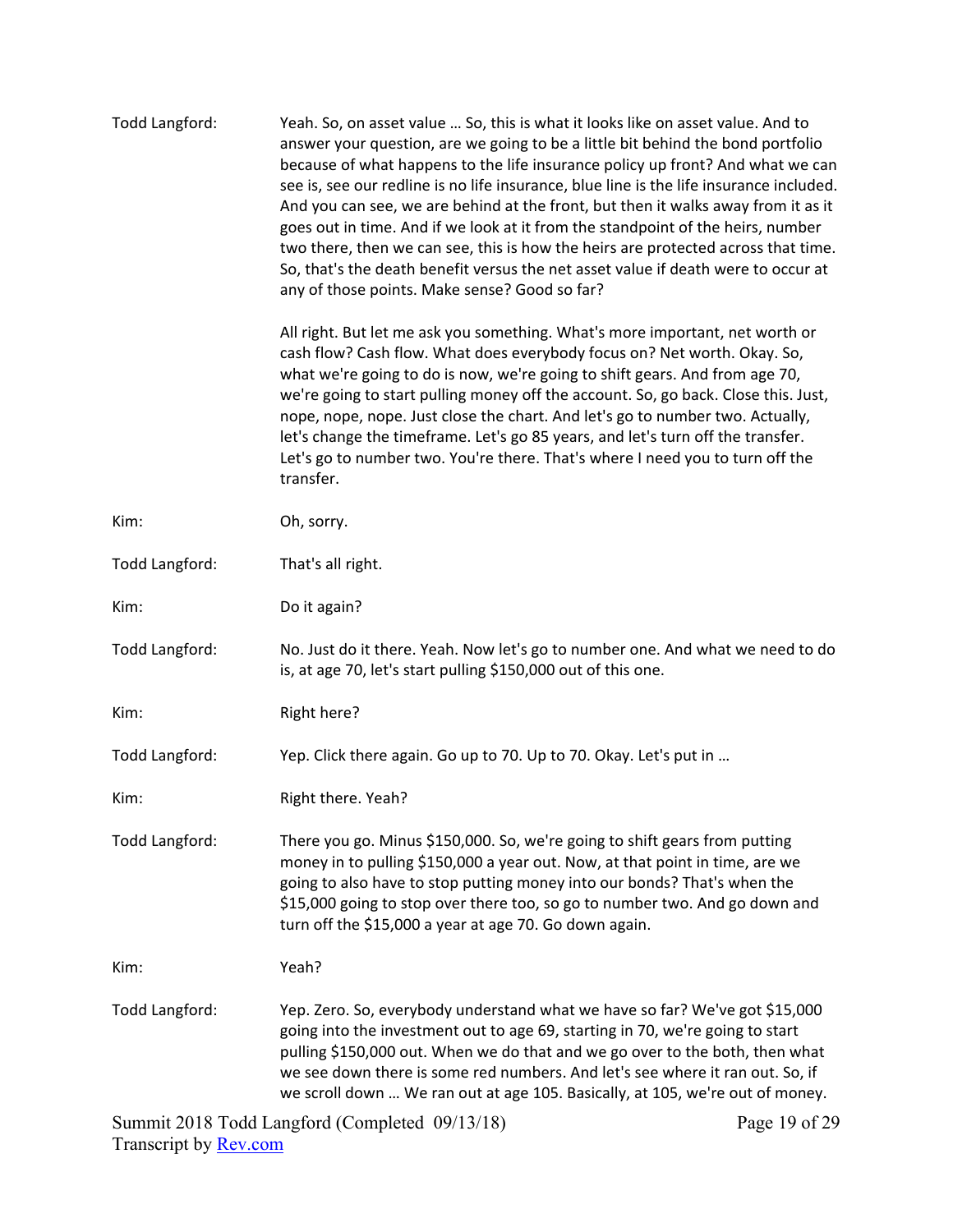|                       | Depleted both bond portfolio and the equities portfolio at that point in time.<br>Everybody with me so far?                                                                                                                                                                                                                                                                                                                                                                                                                                                                                                                                                                  |
|-----------------------|------------------------------------------------------------------------------------------------------------------------------------------------------------------------------------------------------------------------------------------------------------------------------------------------------------------------------------------------------------------------------------------------------------------------------------------------------------------------------------------------------------------------------------------------------------------------------------------------------------------------------------------------------------------------------|
|                       | What happens if we shift the money to life insurance? So, go to number two.<br>Turn the transfer back on. And let's go look at that.                                                                                                                                                                                                                                                                                                                                                                                                                                                                                                                                         |
| Kim:                  | Both?                                                                                                                                                                                                                                                                                                                                                                                                                                                                                                                                                                                                                                                                        |
| Todd Langford:        | Yep. Now when we scroll down  rather than 10- where'd we run out before?<br>Turn off the transfer and turn it back on right here, Kim. So, now we've run out<br>roughly the same place.                                                                                                                                                                                                                                                                                                                                                                                                                                                                                      |
| Kim:                  | Do I have something wrong?                                                                                                                                                                                                                                                                                                                                                                                                                                                                                                                                                                                                                                                   |
| Todd Langford:        | Yeah, you've got something  Go back and let's look at number one.                                                                                                                                                                                                                                                                                                                                                                                                                                                                                                                                                                                                            |
| Kim:                  | One?                                                                                                                                                                                                                                                                                                                                                                                                                                                                                                                                                                                                                                                                         |
| Todd Langford:        | Yep. We have taxes, net. What do we have on both, on number two? Turn on<br>the turn premium recovery. Why is that off? Nope. Turn it off. Or, sorry, it's on.                                                                                                                                                                                                                                                                                                                                                                                                                                                                                                               |
| Speaker 12:           | [inaudible 00:49:29]                                                                                                                                                                                                                                                                                                                                                                                                                                                                                                                                                                                                                                                         |
| Todd Langford:        | We're not supposed to 'cause we shifted. We went from \$15,000 in to \$150,000<br>coming out, further down the road.                                                                                                                                                                                                                                                                                                                                                                                                                                                                                                                                                         |
| Kim:                  | It shows that up at the top, but I changed it down below.                                                                                                                                                                                                                                                                                                                                                                                                                                                                                                                                                                                                                    |
| <b>Todd Langford:</b> | Make sure that's all coming out. All that's good. Go back over to the both. We<br>did the transfer. Should be \$106,000, but I know why. So, we extended it about<br>a year, but we have more value at that point in time than we had in the other<br>one. So, there's part of the differential. So, in other words, what we did was, we<br>added a year of income, but we also, rather than having him completely out of<br>money, we've got the life insurance cash value there of \$3.7 million that we<br>didn't have before, that we could then start pulling off of or whatever else,<br>correct? We got the death benefit, we got the coverage, we extended the time. |
|                       | But that's not really  What killed this account? What killed this account, a big<br>part of it was, when we have a negative and we have to pull money out. Most<br>fund managers will tell you that if they could dictate when somebody takes<br>money out of an account, they could greatly increase the value of the account.<br>But it's the weirdest thing. People have to eat every day. They can't make a<br>decision not to pull out income to eat on when the market's down.                                                                                                                                                                                         |
|                       | But what if we had a volatility buffer, a life insurance policy that we could lean<br>on in the times when the market's down, so that we're only pulling money out                                                                                                                                                                                                                                                                                                                                                                                                                                                                                                           |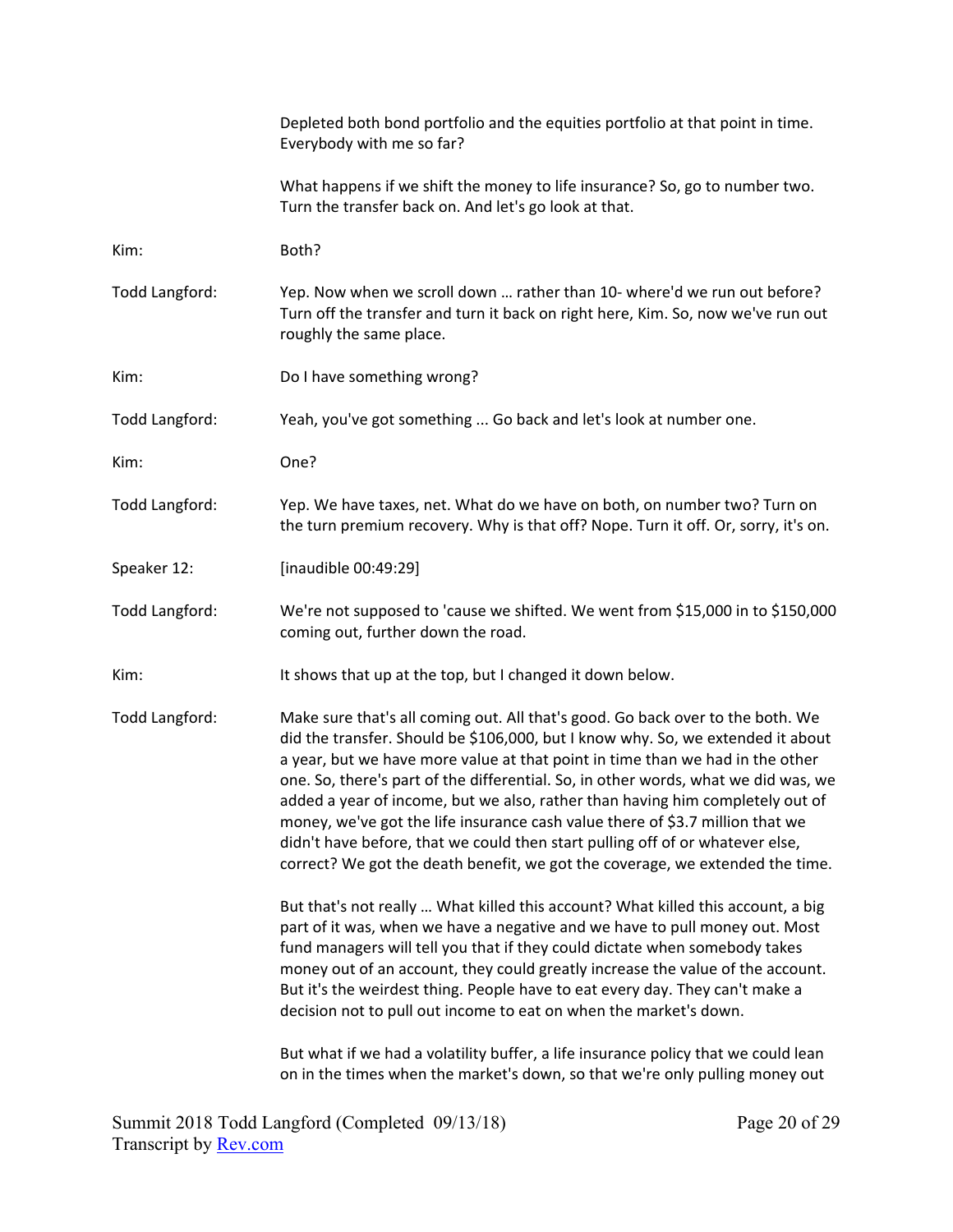|                | of the market when the market's up? Would that change the value of the<br>portfolio? Seems like it might some, right? Let's see how much.                                                                                                                                                                                                                                                                                                                                                                                                                                                                                                                                                                                                                                           |
|----------------|-------------------------------------------------------------------------------------------------------------------------------------------------------------------------------------------------------------------------------------------------------------------------------------------------------------------------------------------------------------------------------------------------------------------------------------------------------------------------------------------------------------------------------------------------------------------------------------------------------------------------------------------------------------------------------------------------------------------------------------------------------------------------------------|
|                | So, pull in the other life- go to number two. So, I've run an illustration where, on<br>the down years, it pulls \$150,000, pays the tax, pulls it down to basis, and then<br>continues to pull it out after the basis, but pulls out enough to pay tax, so they<br>get a net \$150,000 a year. So, I just ran that with my illustration software.                                                                                                                                                                                                                                                                                                                                                                                                                                  |
| Kim:           | Age 70, right?                                                                                                                                                                                                                                                                                                                                                                                                                                                                                                                                                                                                                                                                                                                                                                      |
| Todd Langford: | Everybody understand that?                                                                                                                                                                                                                                                                                                                                                                                                                                                                                                                                                                                                                                                                                                                                                          |
|                | No, 35.                                                                                                                                                                                                                                                                                                                                                                                                                                                                                                                                                                                                                                                                                                                                                                             |
| Kim:           | Okay.                                                                                                                                                                                                                                                                                                                                                                                                                                                                                                                                                                                                                                                                                                                                                                               |
| Todd Langford: | Okay? I'm liquidating. I'm not taking a loan and building a loan in the life<br>insurance policy. Instead, I said let's just see what happens if we just liquidate in<br>those years. Again, we can liquidate down to basis, and then we have to pull out<br>more than the \$150,000 so we have enough to pay the tax and still net<br>\$150,000, right? Good?                                                                                                                                                                                                                                                                                                                                                                                                                      |
|                | Okay, so now go to both, and when we scroll down, holy cow. We pulled<br>\$150,000 a year out all the way to 120 and we have \$11 million to pass. So, we<br>went from running out of money at age 100 to keeping the \$150,000 all the way<br>out to 120 and passing \$11 million. If we live longer than that, do we have a<br>source of money we could pull from with \$11 million sitting there. It makes a<br>drastic different not pulling money out of the market when it's down. I have<br>looked at this every different way because my initial thought was there is no<br>way this could be because, if we add up the years there  Scroll left a little bit.<br>How many years out of this timeframe we pulled out of the life insurance<br>instead of out of the market? |
| Kim:           | One, two, three, four, five, six, seven, eight, nine, ten.                                                                                                                                                                                                                                                                                                                                                                                                                                                                                                                                                                                                                                                                                                                          |
| Todd Langford: | So, we pulled a million and a half out of the life insurance policy, and it shifted<br>us from running out of money and zero to having  actually in the equities,<br>there's still how much money? Click on number one. Scroll down. Keep going.<br>There's \$5 million still in equity. So, we either run out at 100, or we can take a<br>million and a half from a life insurance policy over that timeframe and end up<br>with still \$5 million in the equities, plus the life insurance death benefit and cash<br>value. Does that make sense?                                                                                                                                                                                                                                 |
|                | How can you beat that? What's more important, the cash flow or the net<br>worth? So, we exceeded both, but what we have to understand is the value of<br>that could be hugely impactful if we had that volatility buffer where we're only<br>pulling money when it's advantageous rather than all the way through. Now, did                                                                                                                                                                                                                                                                                                                                                                                                                                                         |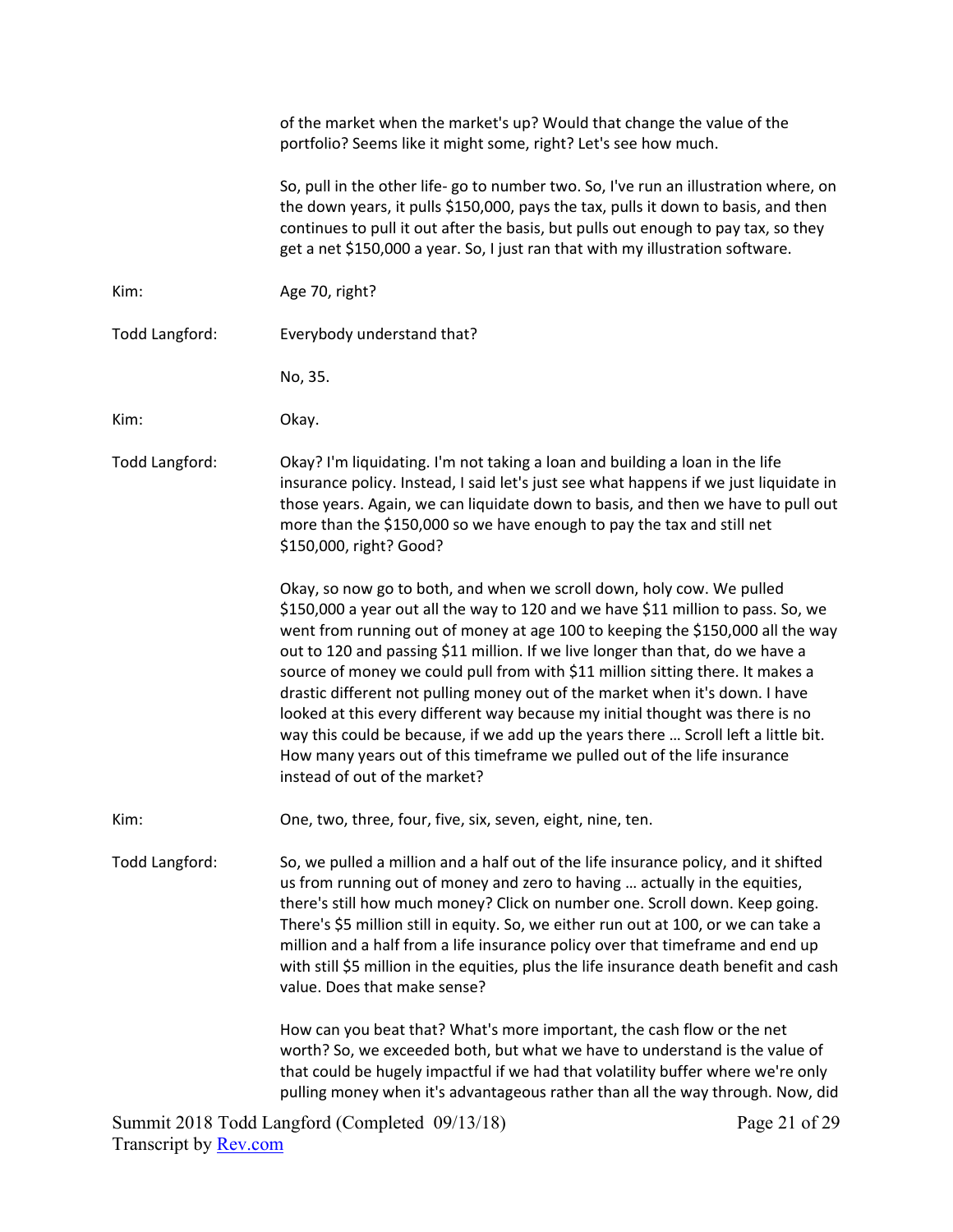I pick a specific time in the marketplace to do this? No, I just picked the last 85 years. And it worked out. Questions on that?

Speaker 12: Speaker 12: Are you just doing this for commission?

Todd Langford: That is a ... Absolutely, can't you tell? All I did was help me. I mean, how do you have that kind of impact for your clients. Who knows what's going to happen over that timeframe? See, this really understates what might be typical. Is it possible that because we have the life insurance, there might be other years when it might not be ... You know, this is still going up and we're pretty sure it's going to continue to go up, so let's not liquidate some of that asset. Maybe we just lean on the life insurance policy another year. And on those cases, could we not potentially, rather than liquidating it, maybe we borrow against knowing we're going to wait until next year to pull that out of the equities. What kind of impact could that make if we've got some stock that's on a huge run up? But we've got that flexibility. Because the one thing we know absolutely is that everything is going to change over the next 85 years, agreed?

> So, if that's true, why would we put our clients in a place where it's locked up and they can't make changes for what's going on? So I think one of the best things that we can offer our clients is options. The ability to move, as we know all of this other stuff is going to move. Have we done that with life insurance? Absolutely. And we still protected the asset. Okay?

> So, as is usually the case, well, yeah, this worked great on a 35‐year‐old. What about on a 70‐year‐old? Is it possible we could buy life insurance on a 70‐year‐ old?

- Speaker 12: I've got a 73-year-old. Can we do that?
- Todd Langford: Well, no, 'cause I have life insurance values on a 70‐year‐old. All right. So, let's get‐
- Kim: Can you put 10 minutes on the speaker clock, please?
- Todd Langford: Let's get another diversification. We'll just open up a new one.

Kim: Okay.

Todd Langford: All right. Well, you closed that one anyway.

Kim: Ch, you meant new that way.

Todd Langford: Yep.

Kim: I did new this way.

Summit 2018 Todd Langford (Completed 09/13/18) Transcript by **Rev.com**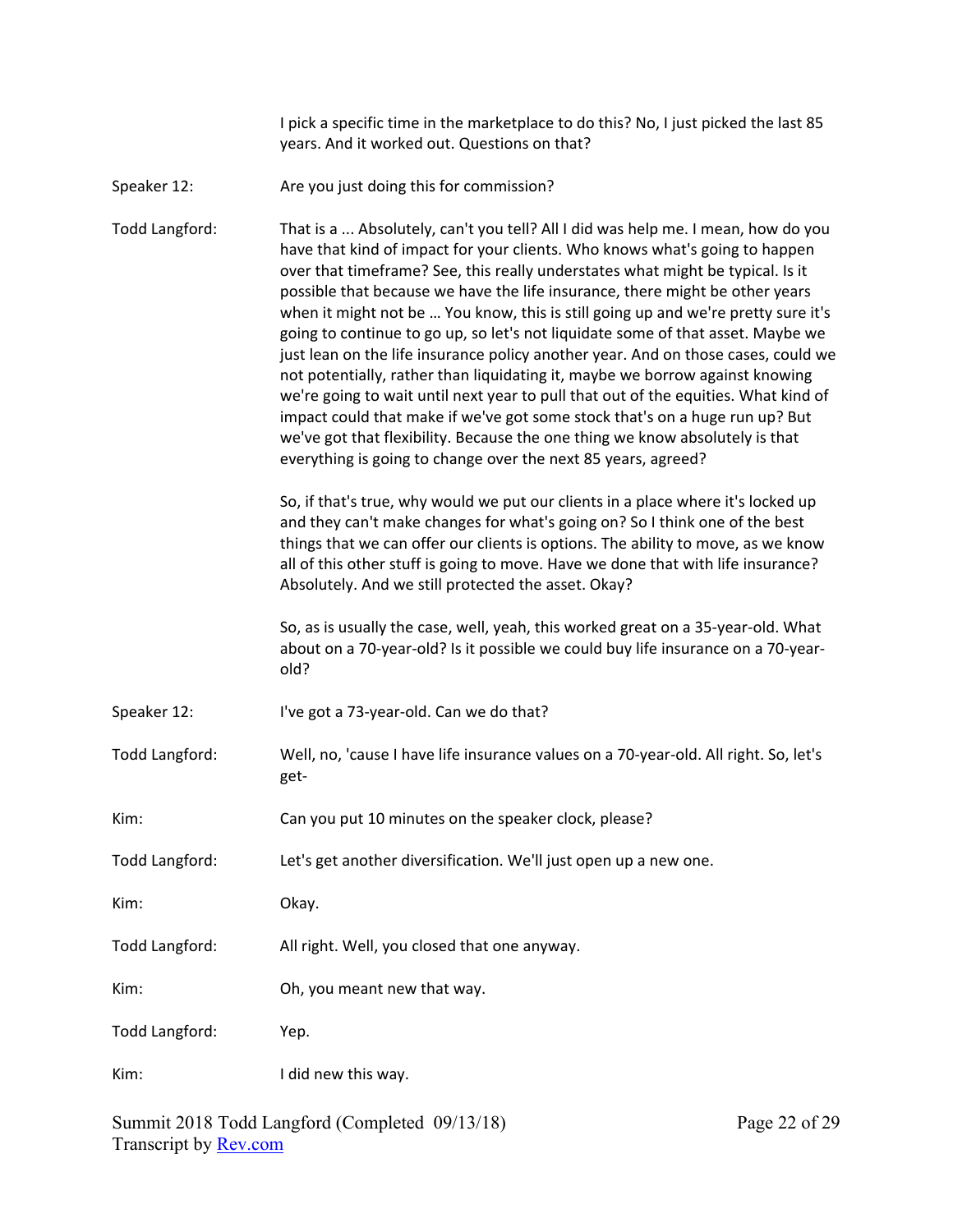| Todd Langford:        | Mm-hmm (affirmative). Well, now we can't go back to that one, but that's all<br>right.                                                                                                                                                                                                                                                                                                                                                                                                                                           |
|-----------------------|----------------------------------------------------------------------------------------------------------------------------------------------------------------------------------------------------------------------------------------------------------------------------------------------------------------------------------------------------------------------------------------------------------------------------------------------------------------------------------------------------------------------------------|
| Kim:                  | Do you need a file?                                                                                                                                                                                                                                                                                                                                                                                                                                                                                                              |
| Todd Langford:        | No. File in there.                                                                                                                                                                                                                                                                                                                                                                                                                                                                                                               |
| Kim:                  | Okay. You're good?                                                                                                                                                                                                                                                                                                                                                                                                                                                                                                               |
| <b>Todd Langford:</b> | Yep. All right. So on this one, we've got a 70-year-old with \$3 million, wanting<br>\$100,000 of income. So, we've got a million and a half in equities, a million and<br>a half in bonds. And we're going to look at the last 50 years of the S&P with<br>dividends. So, let's go out 50 years. That gets him out to 120. Present value of a<br>million and a half. No savings. Change it from fixed to variable, and let's go to<br>the market and let's pull in the last 50 years of the market. So, equal 2018 minus<br>50. |
|                       | Let's go ahead and add a point and a half management fee. And income taxes<br>of, we'll do the same 25%. So, we're not going to have any term insurance on<br>this one either on the bond side, so go to number two. Let's put a million and a<br>half there. Savings rate of three. Sorry, nothing there, yeah. Three. Management<br>fee of a point and a half, 25% taxes. Okay.                                                                                                                                                |
|                       | Based on not pulling any money out, if we go to the both, and automatically<br>rebalance, we're going to turn \$24 million into \$17 million. So the rebalancing<br>only cost us \$7 million. Again, why do you have that bond portion? 'Cause you<br>know the equity's portion  I mean, you don't think the equity's portion will<br>make it?                                                                                                                                                                                   |
|                       | All right. Let's look at number two and let's buy some life insurance. So, what<br>we're going to do is again shift some money from the asset. We're going to shift<br>\$100,000 a year from the bonds into a life insurance policy. If we go to the<br>transfer, let's add, load life insurance values. Let's add our  do our, the next<br>one down, 10k with \$37,000 a year coming out. So, we'll just skip the first part.                                                                                                   |
| Kim:                  | We've got more time. Do you want to do it?                                                                                                                                                                                                                                                                                                                                                                                                                                                                                       |
| <b>Todd Langford:</b> | Sorry, nope. All right. So, did we turn off the tax credit for loss on number one?<br>Okay. Now, let's look at our-                                                                                                                                                                                                                                                                                                                                                                                                              |
| Kim:                  | Hold on. I haven't transferred. \$100,000?                                                                                                                                                                                                                                                                                                                                                                                                                                                                                       |
| <b>Todd Langford:</b> | Yep. And let's look at the both. All right. So, with no money out, rather than \$17<br>million, we'd have \$20 million. What about from an estate planning standpoint,<br>Rick? Would it be helpful to have life insurance? Is it an easier asset to push off<br>into a trust? So, we could actually make more of the \$20 million that passed<br>versus the \$17 million that we had in the other scenario. But again, they're                                                                                                  |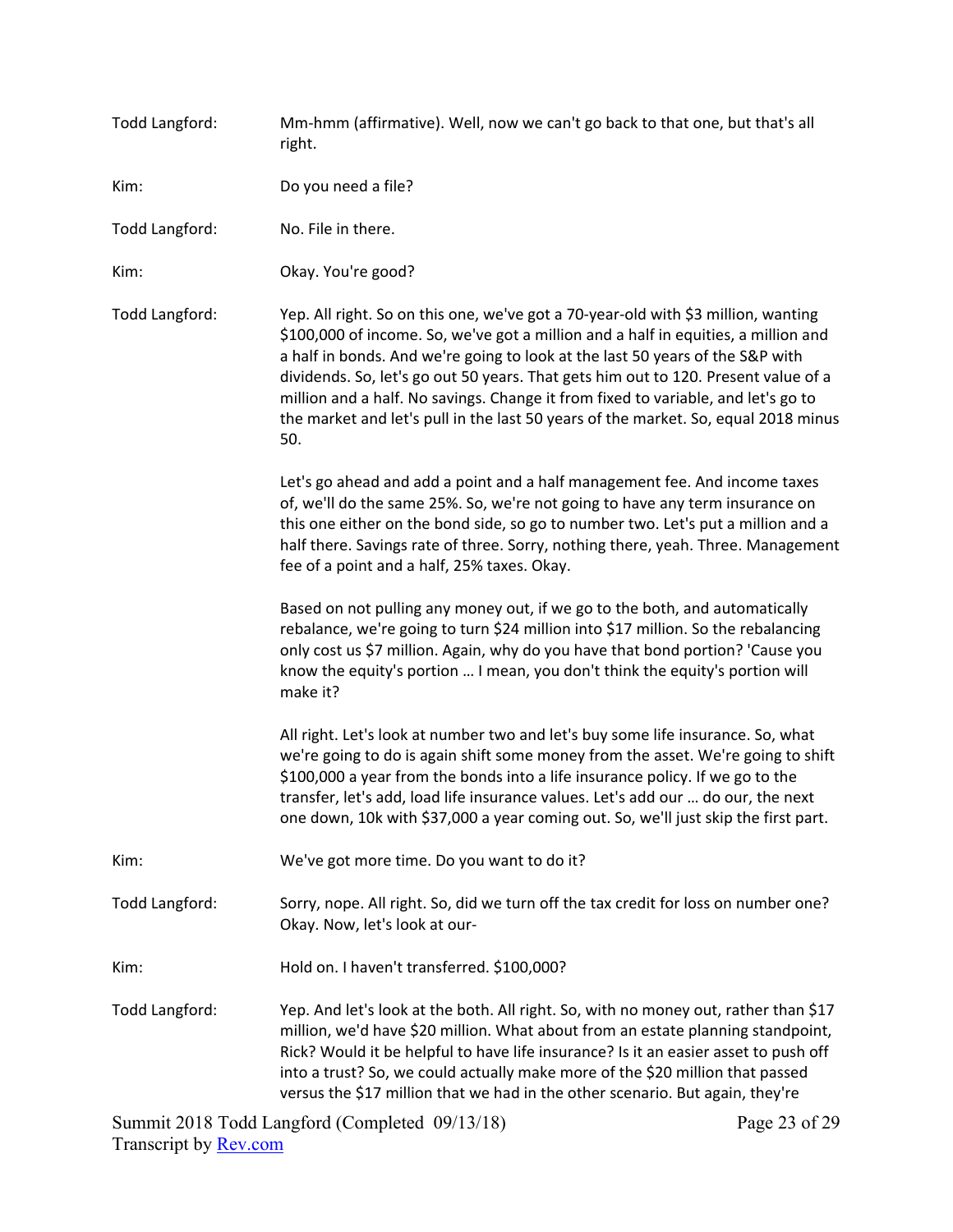|                | going to derive income. If we're looking at \$100,000 a year -- turn off the<br>transfer, and let's go pull out \$100,000 a year.                                                                                                                                                                                                                                                                                                                                                                                                                                                                                                                                                                                                                                                                                                                                                                                                                                                                                                                                                                                                                       |
|----------------|---------------------------------------------------------------------------------------------------------------------------------------------------------------------------------------------------------------------------------------------------------------------------------------------------------------------------------------------------------------------------------------------------------------------------------------------------------------------------------------------------------------------------------------------------------------------------------------------------------------------------------------------------------------------------------------------------------------------------------------------------------------------------------------------------------------------------------------------------------------------------------------------------------------------------------------------------------------------------------------------------------------------------------------------------------------------------------------------------------------------------------------------------------|
| Kim:           | Turn it off on two?                                                                                                                                                                                                                                                                                                                                                                                                                                                                                                                                                                                                                                                                                                                                                                                                                                                                                                                                                                                                                                                                                                                                     |
| Todd Langford: | Yeah. And go to one. Let's pull \$100,000 a year out.                                                                                                                                                                                                                                                                                                                                                                                                                                                                                                                                                                                                                                                                                                                                                                                                                                                                                                                                                                                                                                                                                                   |
| Kim:           | Right away?                                                                                                                                                                                                                                                                                                                                                                                                                                                                                                                                                                                                                                                                                                                                                                                                                                                                                                                                                                                                                                                                                                                                             |
| Todd Langford: | Yep. Just put up at the top on the savings, you can just put minus 100 up there if<br>it's easier. Scroll down. Okay. At age 119, we're going to be a little nervous<br>seeing our \$3 million go to \$9 million-                                                                                                                                                                                                                                                                                                                                                                                                                                                                                                                                                                                                                                                                                                                                                                                                                                                                                                                                       |
| Kim:           | \$900,000.                                                                                                                                                                                                                                                                                                                                                                                                                                                                                                                                                                                                                                                                                                                                                                                                                                                                                                                                                                                                                                                                                                                                              |
| Todd Langford: | Wondering what's going to happen. What's that?                                                                                                                                                                                                                                                                                                                                                                                                                                                                                                                                                                                                                                                                                                                                                                                                                                                                                                                                                                                                                                                                                                          |
| Kim:           | \$900,000.                                                                                                                                                                                                                                                                                                                                                                                                                                                                                                                                                                                                                                                                                                                                                                                                                                                                                                                                                                                                                                                                                                                                              |
| Todd Langford: | I mean to \$900,000. Sorry. That's a long way from the 17 we saw a minute ago.<br>It's amazing what \$100,000 a year can do in a market that's supposedly earning<br>an average of 11.4% isn't it? How \$100,000 eats the \$3 million account up over<br>that timeframe. If we go to both, so we see we've got \$1.9 million total with<br>everything. Let's turn on the transfer.                                                                                                                                                                                                                                                                                                                                                                                                                                                                                                                                                                                                                                                                                                                                                                      |
| Kim:           | On two?                                                                                                                                                                                                                                                                                                                                                                                                                                                                                                                                                                                                                                                                                                                                                                                                                                                                                                                                                                                                                                                                                                                                                 |
| Todd Langford: | Yep. And what we're going to do again is, when the market is down, we're going<br>to pull money from where? The life insurance cash value. And what I mean is,<br>were going to take it from the life insurance policy, not against, right? When we<br>scroll down, now we have \$2.3 million. We pulled out the money all the way<br>through. Oh sorry, go to both. This was just on the life insurance side. Sorry. So,<br>now we have \$4.9 million to pass, rather than \$900,000, all because we have<br>had that volatility buffer and we bought it on a 70-year-old. And I think what<br>happens is, many times in business, we think, and you'll hear it from clients,<br>"Man, I wish I'd done this a long time ago. I'm 70 years old now. The life<br>insurance, I'm going to take a huge ding." As long as they're healthy, the growth<br>curve is pretty similar to a 35-year-old. It's going to be a little different, but if<br>you've got the same timeframes, it's about the same. And so, what you can see<br>is, it has a huge benefit, even for somebody that gets already to that distribution<br>phase without the life insurance. |
|                | So, it doesn't work just on a 35-year-old or a 40-year-old or a 50-year-old. We<br>can use it on all our clients. And if we get Rick involved in handling some of this,<br>we could even make that that much bigger. Does that make sense? Questions<br>on that or about what it says? Yes?                                                                                                                                                                                                                                                                                                                                                                                                                                                                                                                                                                                                                                                                                                                                                                                                                                                             |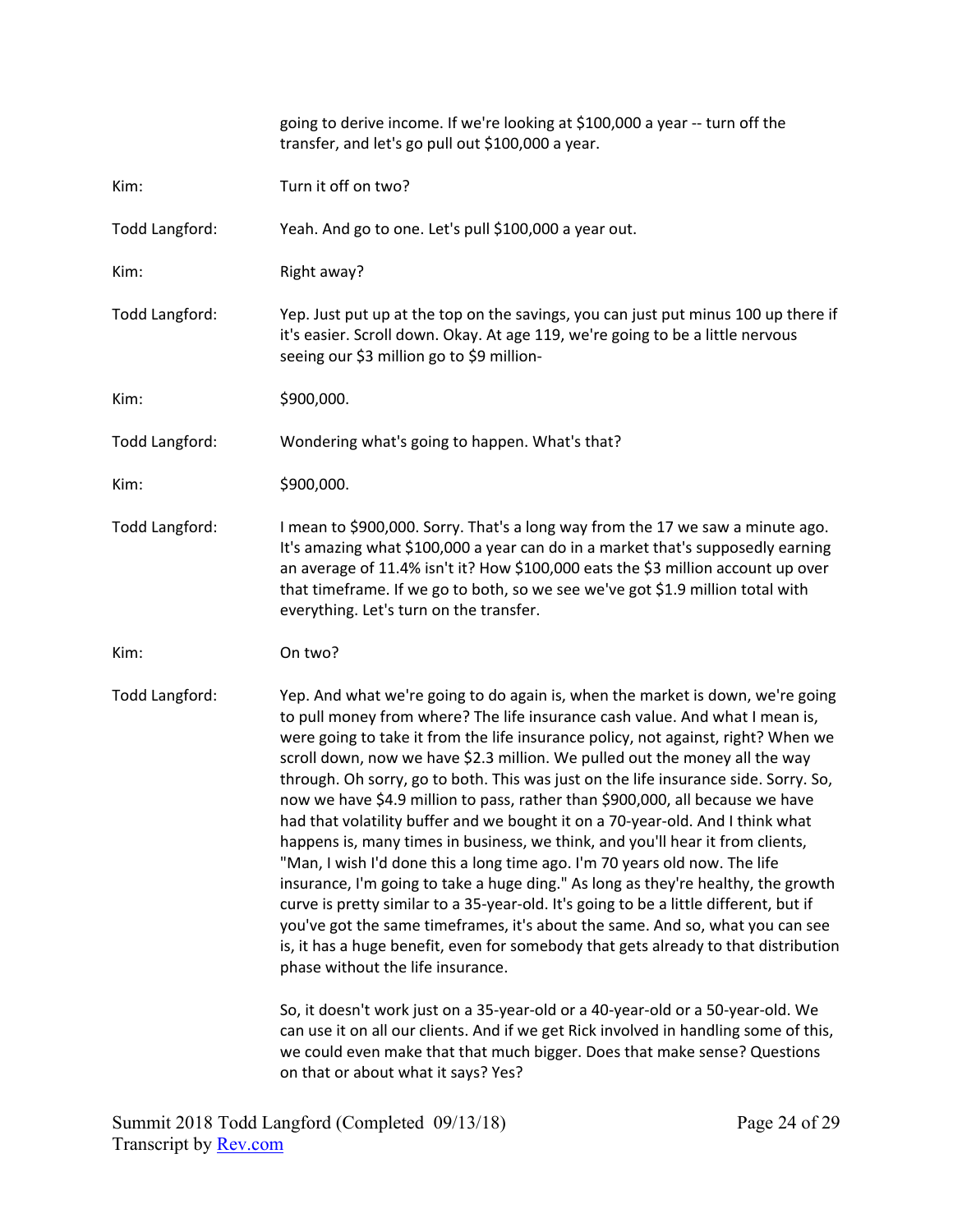| Speaker 12:    | The automatic rebalance just pulls that out in a couple of years, is that what<br>you're doing?                                                                                                                                                                                                                                                                                                                                                               |
|----------------|---------------------------------------------------------------------------------------------------------------------------------------------------------------------------------------------------------------------------------------------------------------------------------------------------------------------------------------------------------------------------------------------------------------------------------------------------------------|
| Todd Langford: | What it does is-                                                                                                                                                                                                                                                                                                                                                                                                                                              |
| Kim:           | Repeat please.                                                                                                                                                                                                                                                                                                                                                                                                                                                |
| Todd Langford: | So the question was, what does the rebalance do? What it is does is, anytime<br>either of the side of the portfolio is out of balance with the other, so whatever<br>we choose as our balance ration, whether it's 50/50 or 40/60 or whatever it is,<br>here we add a 50/50 split in equities and bonds, so when we tell it to<br>automatically rebalance, if the equities get above the bonds, then it shifts<br>money over to the bond side and vice versa. |
| Speaker 12:    | I get that, but what about the insurance?                                                                                                                                                                                                                                                                                                                                                                                                                     |
| Todd Langford: | The insurance is considered, 'cause we put it on the number two, so the cash<br>value of the insurance is considered part of the bond portfolio, so it uses that in<br>the analysis.                                                                                                                                                                                                                                                                          |
| Trent:         | More of a comment. Both ages, 35 and 70. You demonstrated that if they<br>started at 35, they have a whole lot more options throughout their life-                                                                                                                                                                                                                                                                                                            |
| Todd Langford: | Absolutely.                                                                                                                                                                                                                                                                                                                                                                                                                                                   |
| Trent:         | When it's in place.                                                                                                                                                                                                                                                                                                                                                                                                                                           |
| Todd Langford: | Yep.                                                                                                                                                                                                                                                                                                                                                                                                                                                          |
| Trent:         | You also demonstrated it works at age 70, but what you really told them was, no<br>matter what happens to the economy, this is not an either/or discussion.                                                                                                                                                                                                                                                                                                   |
| Todd Langford: | Right.                                                                                                                                                                                                                                                                                                                                                                                                                                                        |
| Trent:         | It's an and discussion.                                                                                                                                                                                                                                                                                                                                                                                                                                       |
| Todd Langford: | Absolutely.                                                                                                                                                                                                                                                                                                                                                                                                                                                   |
| Trent:         | And the only way you can have an and is through the power of acknowledging<br>what these guys are learning with you. The 70-year-old, he says, "I really wish I<br>had done this earlier."                                                                                                                                                                                                                                                                    |
| Todd Langford: | Right.                                                                                                                                                                                                                                                                                                                                                                                                                                                        |
| Trent:         | Okay? "I really wish I had done this earlier." You said that, "I really wish I had<br>done this earlier." Well, what are you going to say 10 years from now-                                                                                                                                                                                                                                                                                                  |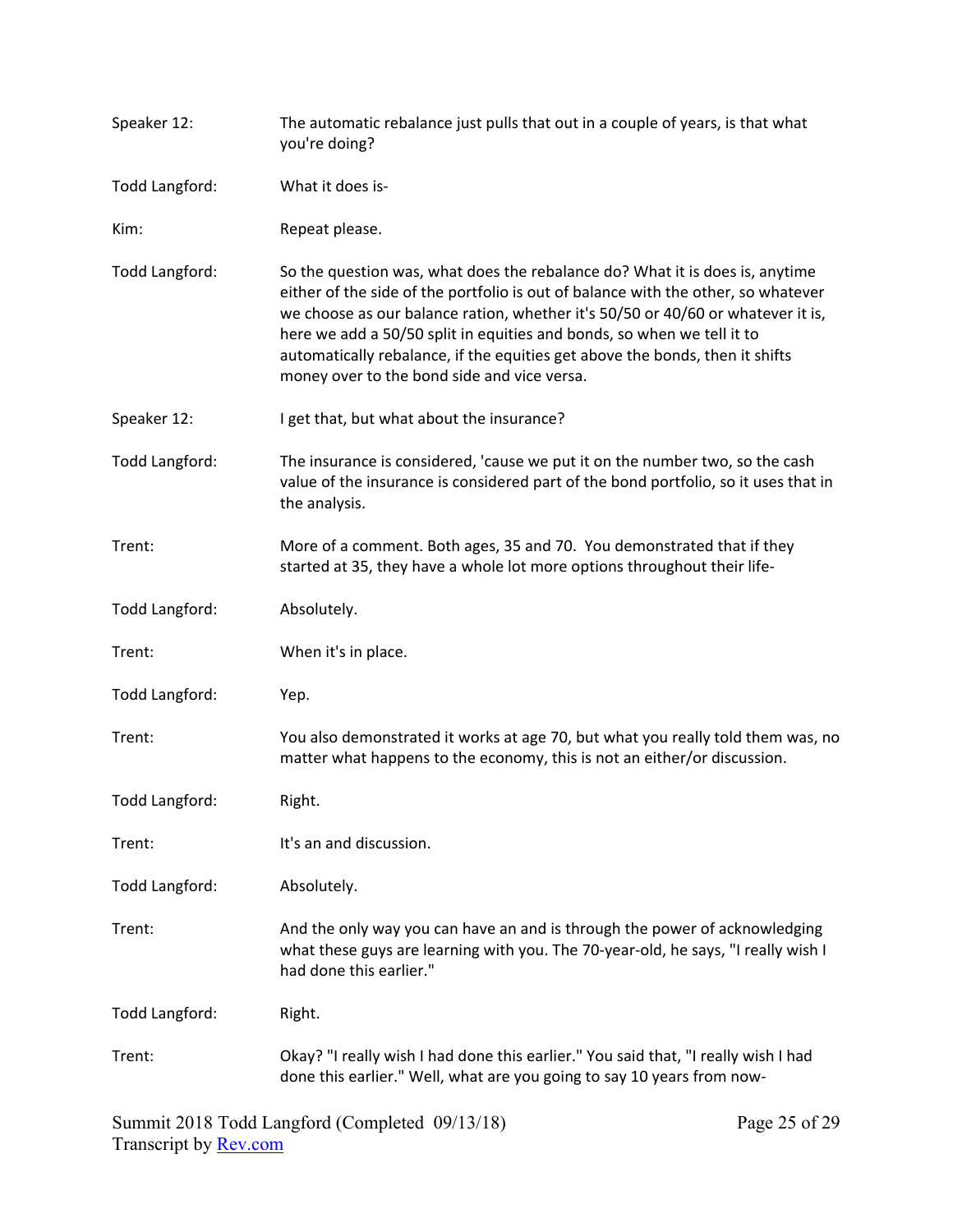| Todd Langford:                                 | Right.                                                                                                                                                                                                                                                                                                                                                                 |               |
|------------------------------------------------|------------------------------------------------------------------------------------------------------------------------------------------------------------------------------------------------------------------------------------------------------------------------------------------------------------------------------------------------------------------------|---------------|
| Trent:                                         | If you haven't done it yet?                                                                                                                                                                                                                                                                                                                                            |               |
| Todd Langford:                                 | Right. Good question.                                                                                                                                                                                                                                                                                                                                                  |               |
| Trent:                                         | So, if we can move through this, we could also talk to him in a way about how<br>would you like to never suffer through another down market again.                                                                                                                                                                                                                     |               |
| Todd Langford:                                 | Yep.                                                                                                                                                                                                                                                                                                                                                                   |               |
| Trent:                                         | And so we're discussing ways to mitigate the risk as close to zero as possible so<br>that we can maneuver our own personal economies the way that the economy<br>would work.                                                                                                                                                                                           |               |
| Todd Langford:                                 | Yep.                                                                                                                                                                                                                                                                                                                                                                   |               |
| Trent:                                         | You go way beyond the market risk and you addressed it a little while ago, was<br>there's market volatility, there's health risks, health concerns later, where you<br>don't have to go liquidate an account to get the benefit. Some of those<br>insurance policies would provide some of that money without withdrawing from<br>the account with some of the riders. |               |
| Todd Langford:                                 | Absolutely.                                                                                                                                                                                                                                                                                                                                                            |               |
| Trent:                                         | We also, if you add that insurance early enough, you're also protecting from<br>maybe legislation, from contract law, to where we might be protected or<br>grandfathered in if rules change somewhere else in there. So, you're addressing<br>9, 10, 12 different risks that people don't normally see.                                                                |               |
| Todd Langford:                                 | Right.                                                                                                                                                                                                                                                                                                                                                                 |               |
| Trent:                                         | And don't hear about. Who else is protecting you from these losses? And by the<br>way, why didn't your other advisors share this with you?                                                                                                                                                                                                                             |               |
| Todd Langford:                                 | His trusted advisors for the last 30 years. He should have done this at 40.                                                                                                                                                                                                                                                                                            |               |
| Trent:                                         | Right. Do they not know how to do this stuff? We know how to do this. Do they?<br>Or do they not just care enough about you?                                                                                                                                                                                                                                           |               |
| Todd Langford:                                 | Yep.                                                                                                                                                                                                                                                                                                                                                                   |               |
| Trent:                                         | So, if we're in that position, no matter where you're at in the conversation,<br>without drowning them with all the numbers, that you know the numbers, but<br>you know more about how the flow of it all works in their favor.                                                                                                                                        |               |
| Todd Langford:<br>Transcript by <b>Rev.com</b> | Yep.<br>Summit 2018 Todd Langford (Completed 09/13/18)                                                                                                                                                                                                                                                                                                                 | Page 26 of 29 |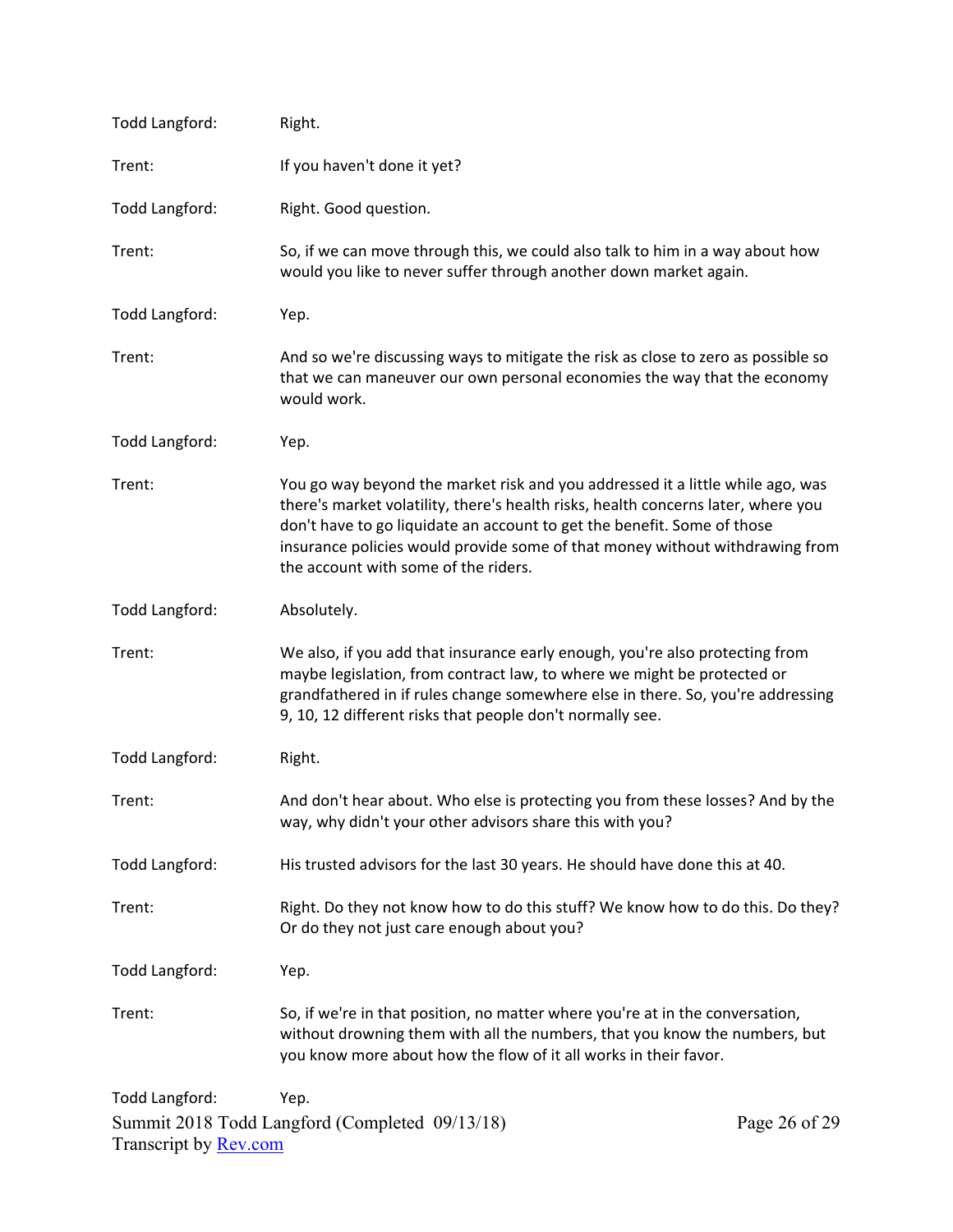| Trent:         | You can't lose that scenario.                                                                                                                                                                                                                                                                                                                                                                                                                                                                                                                                                                                                                                                                                               |
|----------------|-----------------------------------------------------------------------------------------------------------------------------------------------------------------------------------------------------------------------------------------------------------------------------------------------------------------------------------------------------------------------------------------------------------------------------------------------------------------------------------------------------------------------------------------------------------------------------------------------------------------------------------------------------------------------------------------------------------------------------|
| Todd Langford: | Nope.                                                                                                                                                                                                                                                                                                                                                                                                                                                                                                                                                                                                                                                                                                                       |
| Trent:         | If you came in and said, let me show you what I got-                                                                                                                                                                                                                                                                                                                                                                                                                                                                                                                                                                                                                                                                        |
| Todd Langford: | Right.                                                                                                                                                                                                                                                                                                                                                                                                                                                                                                                                                                                                                                                                                                                      |
| Trent:         | You're going to have an argument, because 12 is much greater than four, right?                                                                                                                                                                                                                                                                                                                                                                                                                                                                                                                                                                                                                                              |
| Todd Langford: | That's right. Yep. That is not the point. This is a backup.                                                                                                                                                                                                                                                                                                                                                                                                                                                                                                                                                                                                                                                                 |
| Trent:         | Great job.                                                                                                                                                                                                                                                                                                                                                                                                                                                                                                                                                                                                                                                                                                                  |
| Todd Langford: | Good. Thanks. So, to add-                                                                                                                                                                                                                                                                                                                                                                                                                                                                                                                                                                                                                                                                                                   |
| Kim:           | Do you want to answer this question?                                                                                                                                                                                                                                                                                                                                                                                                                                                                                                                                                                                                                                                                                        |
| Todd Langford: | Oh, sorry.                                                                                                                                                                                                                                                                                                                                                                                                                                                                                                                                                                                                                                                                                                                  |
| Speaker 14:    | Quick practical question.                                                                                                                                                                                                                                                                                                                                                                                                                                                                                                                                                                                                                                                                                                   |
| Todd Langford: | Yes?                                                                                                                                                                                                                                                                                                                                                                                                                                                                                                                                                                                                                                                                                                                        |
| Speaker 14:    | Are you going to show this to a- How am I getting from, I know this and you've<br>shown this, or I've shown this to myself, how am I getting from Point A to Point<br>B?                                                                                                                                                                                                                                                                                                                                                                                                                                                                                                                                                    |
| Todd Langford: | Great question. So, there's a couple of things.                                                                                                                                                                                                                                                                                                                                                                                                                                                                                                                                                                                                                                                                             |
| Speaker 14:    | Paralysis is going to happen, I think. I mean, it's compelling.                                                                                                                                                                                                                                                                                                                                                                                                                                                                                                                                                                                                                                                             |
| Todd Langford: | Right. There's a couple things here and it goes partially to what Trent was saying<br>too, and that is, the information as to why we'd want to do this needs to come<br>away before we get to the numbers. All this does, and the software should be<br>considered this all the time, it is a tool to support what we're talking about, our<br>message. It should not be the message, okay? This is not going to do it. We need<br>to talk about all those other pieces, the risks we've gotten rid of and everything<br>else. And by the way, it does work out mathematically, okay? We could print out<br>the final and just say, "Here's the different between the two," and not go<br>through all that with the client. |
|                | My point in doing this was just to show you guys that this is a huge, huge<br>benefit. That when we ideally say, "Oh well, you know, you have life insurance<br>and you could lean on that as a volatility buffer," these are the numbers. This is<br>the kind of difference it makes. It means going with our 35-year-old from<br>running out of money at 102 to having income all the way out to 120 and                                                                                                                                                                                                                                                                                                                  |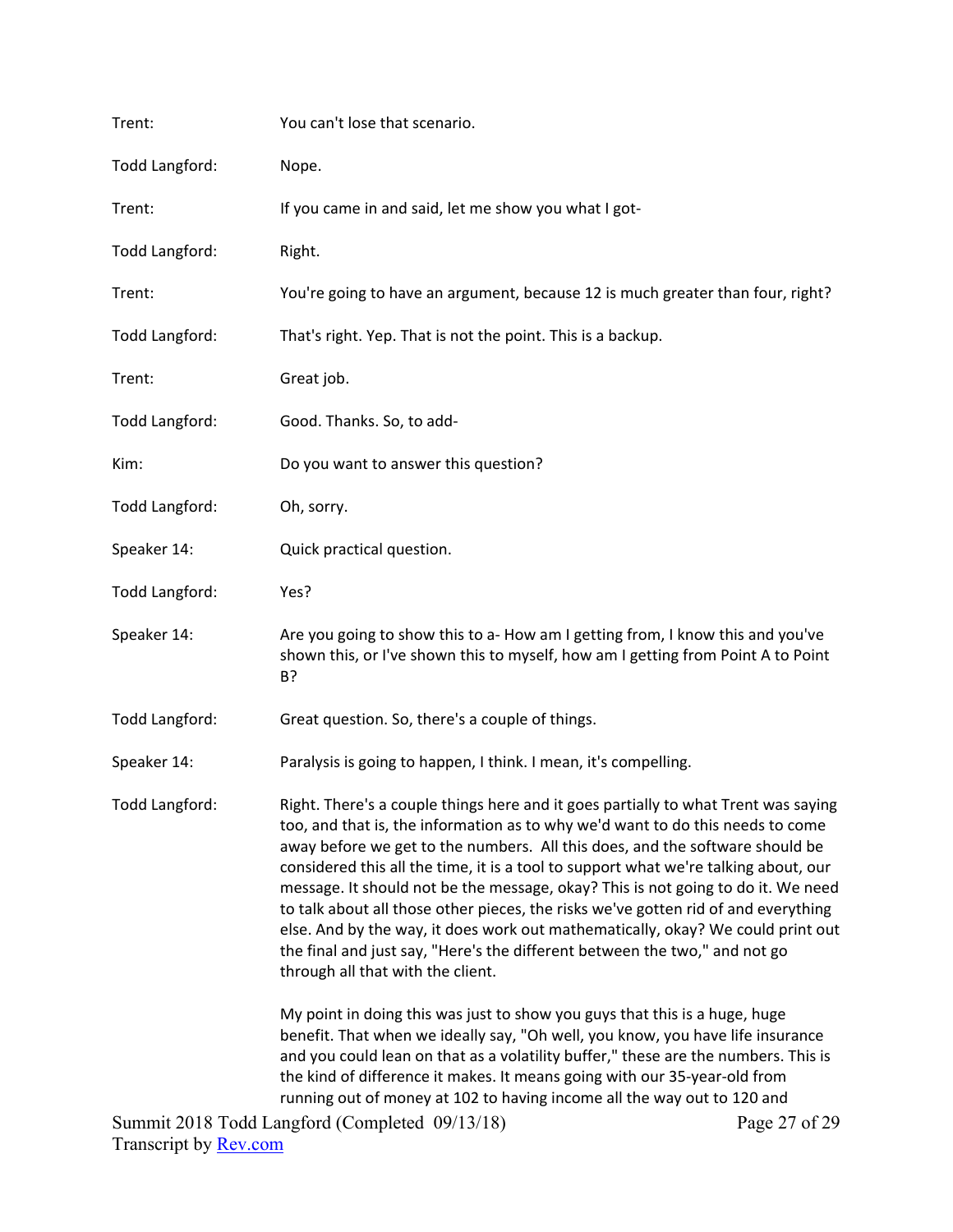|                              | leaving \$11 million. That is a drastic, drastic difference. I don't want you to know<br>how necessarily to do this right now. I want you to understand that it works and<br>why it's important to do what we do.                                                                                                                                                                                                                                                                                                                                                                                                                                                                                                                                           |
|------------------------------|-------------------------------------------------------------------------------------------------------------------------------------------------------------------------------------------------------------------------------------------------------------------------------------------------------------------------------------------------------------------------------------------------------------------------------------------------------------------------------------------------------------------------------------------------------------------------------------------------------------------------------------------------------------------------------------------------------------------------------------------------------------|
|                              | You know, to add to what Trent said a minute ago, and that was talking about<br>the risks, he mentioned health a little bit. What degree do you think stress has<br>in our health? You know, it's been proven that almost all of our health issues<br>come from stress. How much stress are people under because all of their money<br>is in equities and they're watching what's going on in the marketplace every day<br>wondering if they're going to be able to eat or not? How stressful is that? What<br>does that do to life expectancy versus, in this scenario when they know they've<br>got a hedge against that risk, and they don't have to sweat it? What does that<br>change in their life that you can't measure? How high is up? Okay? Yes? |
| Speaker 15:                  | So, I've been a pilot for 25 years. When I first started flying, I used to do fuel<br>calculations to figure out how much I needed to get to the destination, 'cause of<br>course every gallon of fuel you could take, it takes more energy to get there and<br>stuff. But then, nothing ever worked like I thought when I got up in the air-                                                                                                                                                                                                                                                                                                                                                                                                               |
| Todd Langford:               | A little more wind or a little less.                                                                                                                                                                                                                                                                                                                                                                                                                                                                                                                                                                                                                                                                                                                        |
| Speaker 15:                  | I mean, nothing ever worked like I planned it. So, then I've gone through this<br>mental gymnastics about, okay, where's the nearest airport? Am I going to need<br>to stop or aren't I? And my trip was not as enjoyable.                                                                                                                                                                                                                                                                                                                                                                                                                                                                                                                                  |
| Todd Langford:               | Sure.                                                                                                                                                                                                                                                                                                                                                                                                                                                                                                                                                                                                                                                                                                                                                       |
| Speaker 15:                  | Now, I just fill the tanks. I mean, who cares about the extra burn. Just fill the<br>tanks. You know?                                                                                                                                                                                                                                                                                                                                                                                                                                                                                                                                                                                                                                                       |
| Todd Langford:               | Perfect analogy. That's great. Huh?                                                                                                                                                                                                                                                                                                                                                                                                                                                                                                                                                                                                                                                                                                                         |
| Speaker 16:                  | There's actually an article in this month's issue-                                                                                                                                                                                                                                                                                                                                                                                                                                                                                                                                                                                                                                                                                                          |
| Kim:                         | Thanks, Julianne.                                                                                                                                                                                                                                                                                                                                                                                                                                                                                                                                                                                                                                                                                                                                           |
| Speaker 16:                  | There's actually an article in this month's Journal of Financial Service<br>Professionals about longevity insurance increasing longevity, meaning-                                                                                                                                                                                                                                                                                                                                                                                                                                                                                                                                                                                                          |
| Todd Langford:               | Oh cool.                                                                                                                                                                                                                                                                                                                                                                                                                                                                                                                                                                                                                                                                                                                                                    |
| Speaker 16:                  | Annuities, guaranteed cash flow streams, and the evidence is clear that there's a<br>connection.                                                                                                                                                                                                                                                                                                                                                                                                                                                                                                                                                                                                                                                            |
| Todd Langford:               | That's fabulous.                                                                                                                                                                                                                                                                                                                                                                                                                                                                                                                                                                                                                                                                                                                                            |
| Speaker 16:                  | They're trying to figure out-                                                                                                                                                                                                                                                                                                                                                                                                                                                                                                                                                                                                                                                                                                                               |
| Transcript by <b>Rev.com</b> | Summit 2018 Todd Langford (Completed 09/13/18)<br>Page 28 of 29                                                                                                                                                                                                                                                                                                                                                                                                                                                                                                                                                                                                                                                                                             |